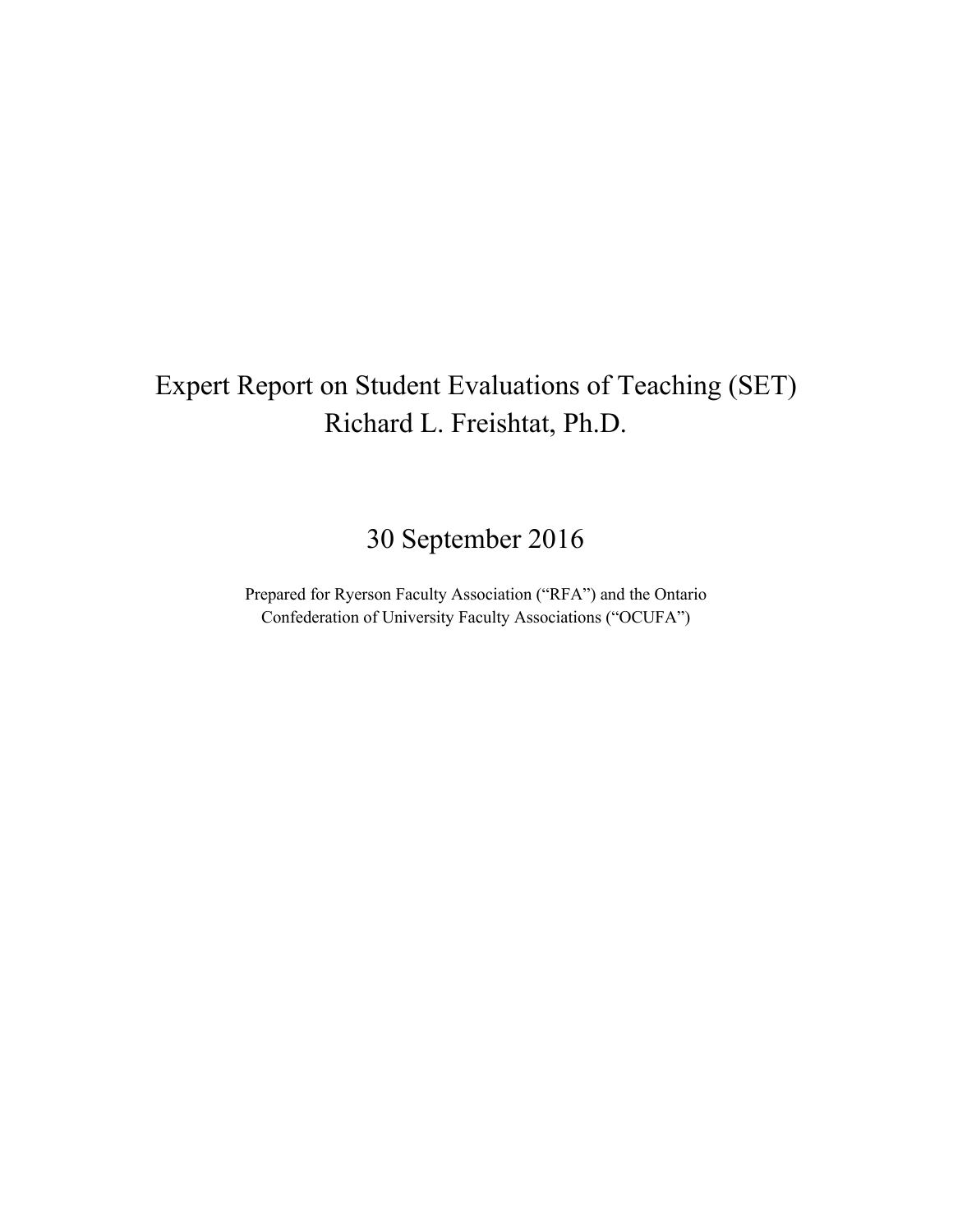#### I. **CURRENT POSITION AND AREAS OF EXPERTISE** (CV attached)

- A. I currently serve as Director of UC Berkeley's Center for Teaching and Learning (CTL). In this capacity, I create, lead, and facilitate a variety of faculty development programs. Such programs include the Teaching Excellence Colloquium for new faculty, and the Presidential Chair Fellows Curriculum Enrichment Grant program, which aims to develop, improve, transform, and examine core areas of the undergraduate curriculum. Having consulted within each School and College across the campus, I provide individual and small group expert consultations with faculty on course-level pedagogy and assessment, oftentimes coupling consultations with classroom observations of teaching and the interpretation of student course ratings. In my 7+ years of professional experience in this field, I have reviewed as part of consultation thousands of SETs - seeing firsthand both their utility and misuse.
- B. I am frequently invited to deliver custom workshops at UC Berkeley to faculty groups and departments on teaching and learning topics. Active in efforts to help faculty improve and innovate their pedagogy, and spotlight their successes, I launched and continually write for the Berkeley Teaching Blog, and author content for the Teaching $@$ Berkeley newsletter.
- C. I have been teaching courses at both the undergraduate and graduate levels since 2001 at institutions such as Pennsylvania State University, Arizona State University, and now at UC Berkeley. These courses have ranged across the areas of rhetoric and communication to education. The courses in education have focused on today's college student, and factors related to teaching and learning including evaluation.
- D. I have professional experience in the evaluation of teaching, often sought out as a consultant and resource to inform the process and improve it, and within this a focus on the use and administration of student evaluations of teaching. I have published and presented widely on topics such as: An evaluation of student evaluations (2014, 2016), how social media impacts learning and student use of technology in the classroom (2010), ways to leverage faculty enrichment efforts to broaden participation and impact (2010, 2014), and fostering teaching excellence (2011, 2012, 2015, 2016). I also have served as a reviewer of conference proposals and scholarship of teaching and learning for national organizations and leading journals in the areas of pedagogy, student learning, and teaching improvement and evaluation, including for PODNetwork (most prominent international organization for professionals in the field of faculty development, teaching and learning).
- E. As an ex officio staff representative to UC Berkeley's Academic Senate Committee on Teaching, I co-authored a white paper articulating ways to systematically improve the evaluation of teaching process and lay out practical means to change the current practices that fall outside existing policy.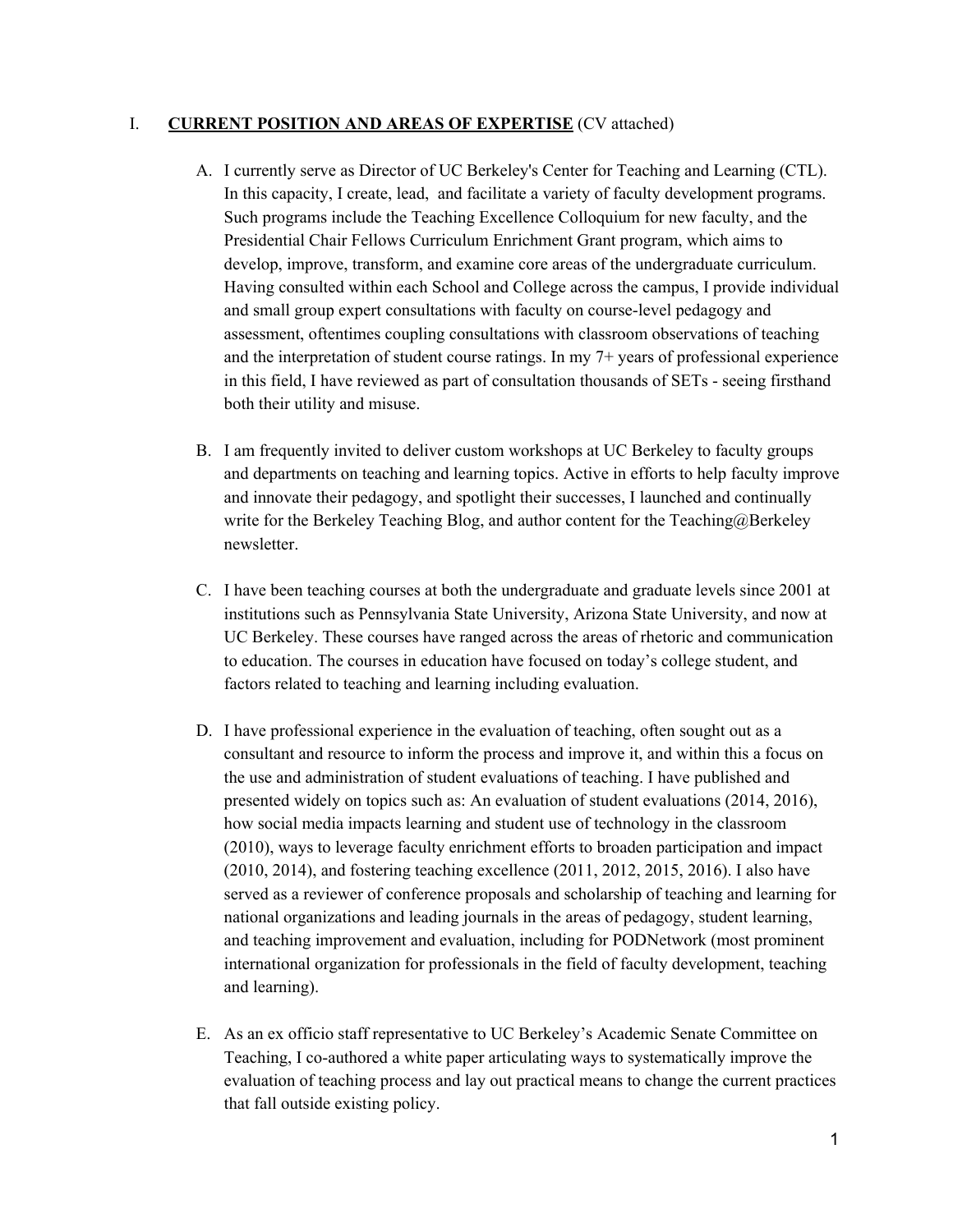- F. I have been an invited speaker and leader of international programs on faculty development, teaching and learning, and the evaluation of teaching. I have conducted such programs and delivered talks at the Kuwait Foundation for the Advancement of Society, the UC Berkeley Center for Studies in Higher Education, the University of Toronto and have been invited to do so at Tokyo Tech University and in Beijing, China for the Chinese Ministry of Education's National Association of Education Administrators later in 2016.
- G. In my role as Director of the CTL at Berkeley, I am often asked to write letters of assessment in support of personnel cases up for merit and promotion, and often asked by the faculty member and the review committee for an expert interpretation of the student evaluations, within the context of additional sources of evidence.
- H. Appendix 1 is my current Curriculum Vitae.
- I. All opinions set forth below are my own.

#### **II. SUMMARY OF OPINIONS**

- A. I understand that student evaluations of teaching (SET) are called Faculty Course Surveys (FCS) at Ryerson University. I use the term SET below.
- B. Aspects of teaching SETs do and do not measure.
	- 1. There is little consensus on what SET do measure. SET ratings have been shown to have high correlation with students' grade expectations (Marsh & Cooper, 1980; Short et al., 2012; Worthington, 2002), reaction to instructor attractiveness (Ambady & Rosenthal, 1993), along with many other unrelated characteristics (these and others will be addressed in detail later in the report).
	- 2. Student Evaluations of Teaching (SETs) are primarily measures of student satisfaction with their experience in a course. SETs do not accurately measure a faculty member's teaching effectiveness as a single source and method. While there is some debate in the literature, there is no compelling correlation between student learning and more highly rated instructors. In fact, whether a student is satisfied with their experience in a course depends on many confounding factors that have nothing to do with the instructor's teaching effectiveness. Many of the factors that affect SETs are not what should be affecting SETs (e.g., Was the student earning the grades they thought they deserved throughout the course? Was this a required course on a topic the student did not wish to take? Did the student find the instructor's accent or appearance to be pleasant or unpleasant?). More so, while the debate in the literature persists, a recent well-documented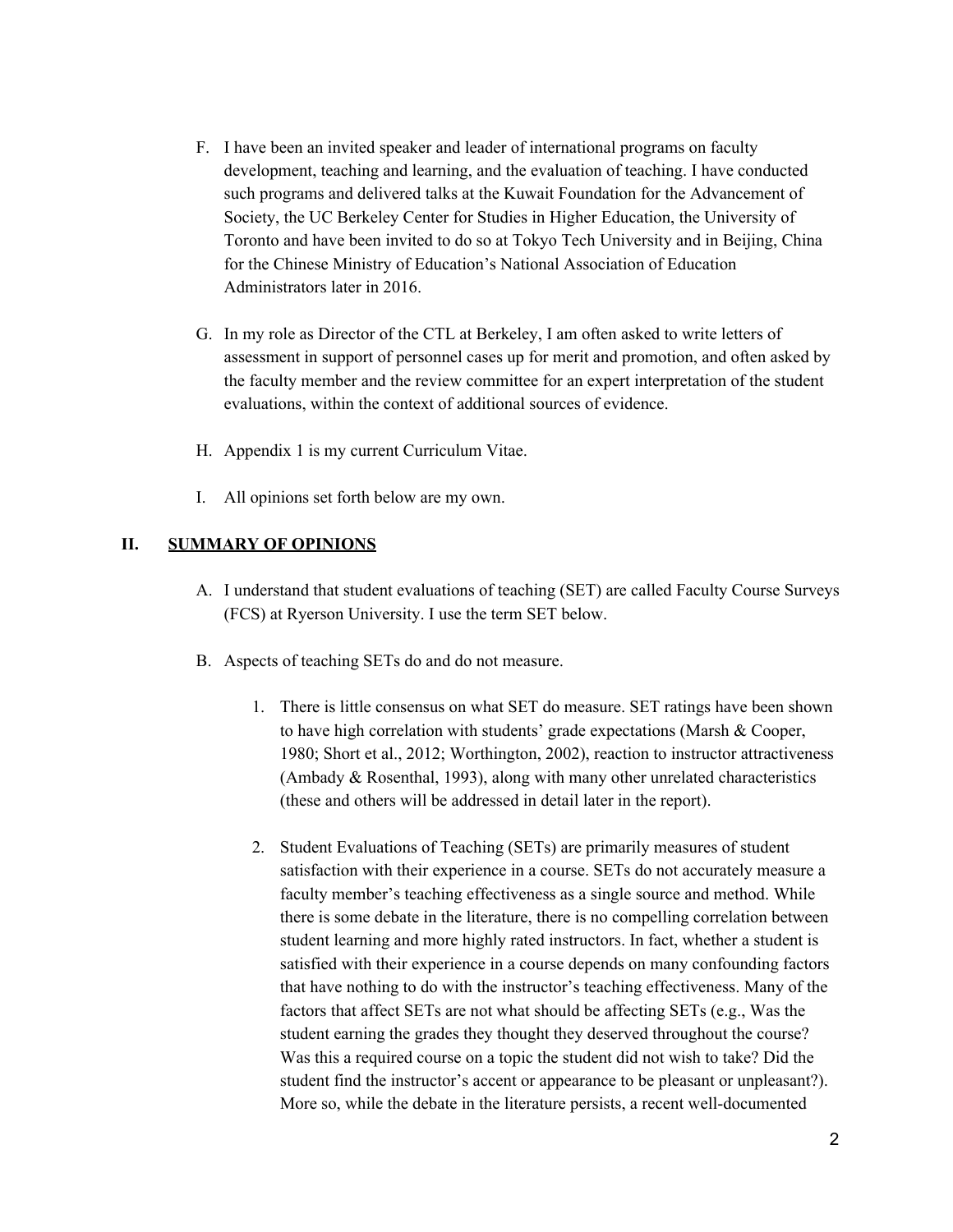review and analysis exposed flaws in the findings from many seminal studies advocating SETs as a measure of teaching effectiveness because they are reflective of student learning. In Uttl et al's (2016) review and re-analyses of previous analyses they found that the moderate SET-learning correlations reported were an artifact of small study size effects. When the SET-learning correlations were re-analyzed taking into account the small study size effects, the estimated SET-learning correlations dropped to near zero for nearly all of the SET-learning correlations reported in the previous analyses. As a result, SET surveys are often known as a measure of "customer satisfaction" (Beecham, 2009, p. 135).

- 3. Students should not be used to rate the adequacy, relevance, and timeliness of the course content nor the breadth of the instructor's knowledge and scholarship (Scriven, 1995). Most students lack the expertise needed to comment on whether the teaching methods used were appropriate for the course, if the content covered was appropriate for the course, if the content covered was up-to-date, if methods of student engagement used were appropriate to the level and content of the course, if the assignments were appropriate for promoting and assessing their own student learning, if what they learned has real world application, if what they learned will help them in future classes, if the type of assistance, help or support given to students was appropriate to the learning goals of the class, if the difficulty level of the course material was at an appropriate level, and if the course or the instructor was excellent, average or poor overall.
- 4. A point of clarification: SETs are not technically an instrument of measurement although they are too often inappropriately used as such. Even proponents and advocates for SETs make it a clear point that they are not a tool to evaluate teaching, but rather a ratings method. As SET advocate and scholar Nira Hativa wrote in a 5/31/2016 post to the *Forum for Teaching and Learning in Higher Education*: "[W]hat SETs can contribute is insight into the experience of students who are in the class throughout a course. First, indeed and agreed upon by all experts, SETs do not measure teaching effectiveness (or teaching quality)! Rather than that, SETs do present students' perceptions/opinions of their teachers. Second, SETs do not measure - ratings and measuring are two different concepts."
- 5. Current students are well positioned to comment on their own experience of the class and inputs like: instructor's ability to communicate clearly, enjoyment, difficulty or ease, engagement or boredom, if an elective then whether they plan to take a sequel course, favorite/least favorite part of a course, whether they would recommend this course to other students, hours spent per week outside of class, and background information about pre-requisites taken or other courses in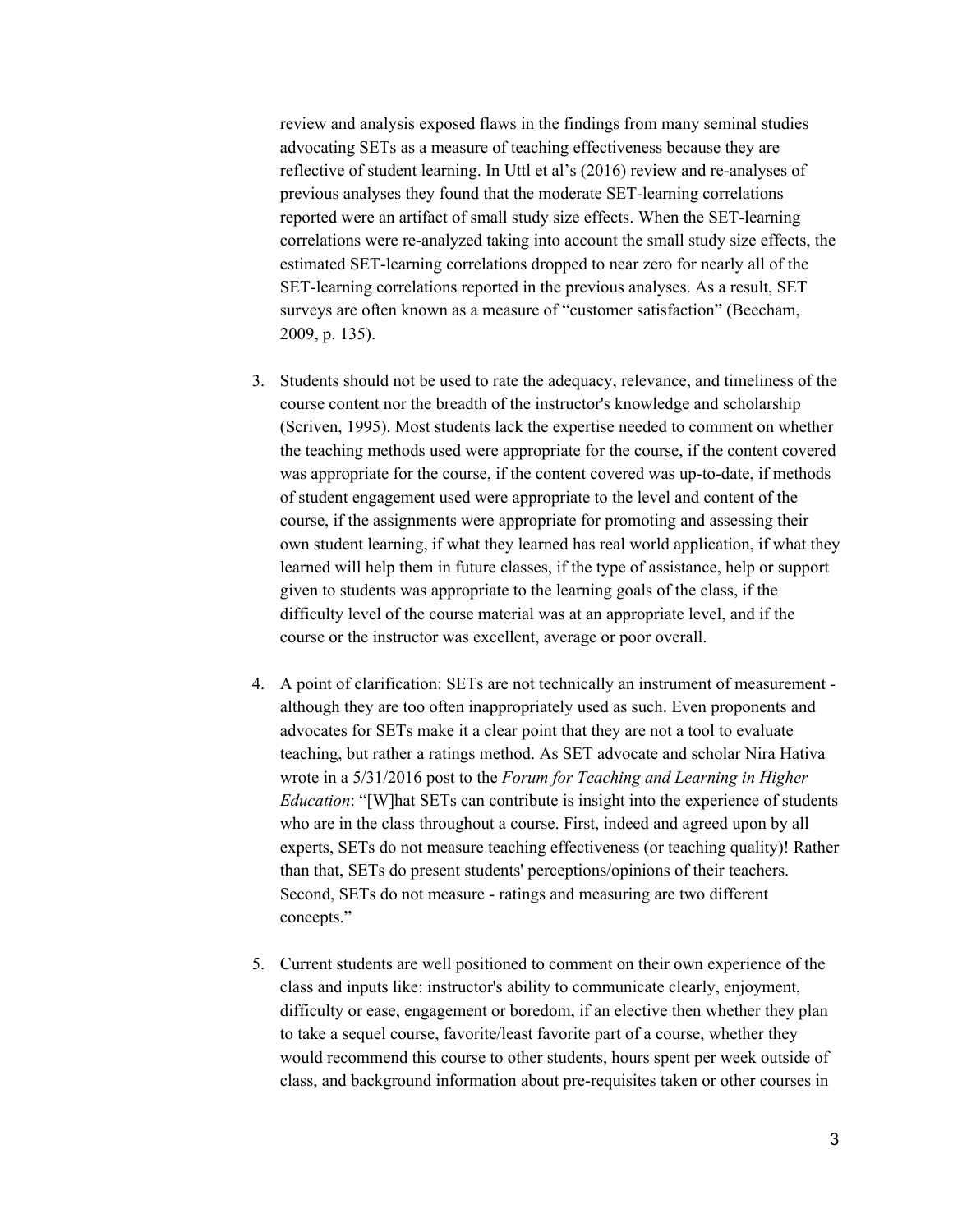the field. Even within these areas of student ratings, student comments can be valuable, but interpreting them is troublesome.

- C. Effect of response rates on reliability of SETs
	- 1. Response rates and who responds matter overall, and particularly in course evaluations administered online. Generally, two-thirds response rate is a minimum standard to inform the ability to present the spread of ratings as adequately representative of the class (Davis, 2009). This means the data can be used, but should be done so with caution and as part of a larger composite from multiple sources and methods of teaching effectiveness. Anything less than 100% response rate can be misleading in regard to the data and its interpretation (Davis, 2009), and even at 100%, SETs should never be used as the sole source of evaluating teaching effectiveness. Experts recommend further that when the minimum standard response rate is not met, the data should be interpreted cautiously for personnel decisions (Davis, 2009; Cashin, 1999; Theall and Franklin, 1990).
	- 2. Responders are not a random sample and there is no reason their responses should be representative of the class as a whole. It is inappropriate to extrapolate, and therefore anything less than a 100% response rate can begin to impact the reliability of the spread of ratings.
	- 3. Response rates and who responds significantly impact evaluations administered online - not necessarily because of the evaluation medium itself, but because of the students captured through the method. In a pilot study conducted at UC Berkeley, we found that the evaluations administered online capture a third group of students who traditionally were not responding to SETs - students who are enrolled, but do not attend class. Findings showed that not-in-class (absent) students tend to rate instructors and the course systematically lower on every survey item than those who attend class regularly (see graph below from UC Berkeley report which compares average ratings on question items across SETs administered on paper in-class in blue, online by students who attend class regularly in red, and online by students who do not regularly attend class in green). On measures related to academic performance, the absent group stands out. Compared to their counterparts enrolled in the course, the absent group tends to be less far along in their studies (though not necessarily younger), had a lower prior-term GPA, and earned lower grades in the course on average. Absent students who can now complete SET online disproportionately affect average question ratings and it brings up questions about the reliability of these responses if the students have not been actively attending class. These students tend to provide the most negative evaluations, producing a tendency for online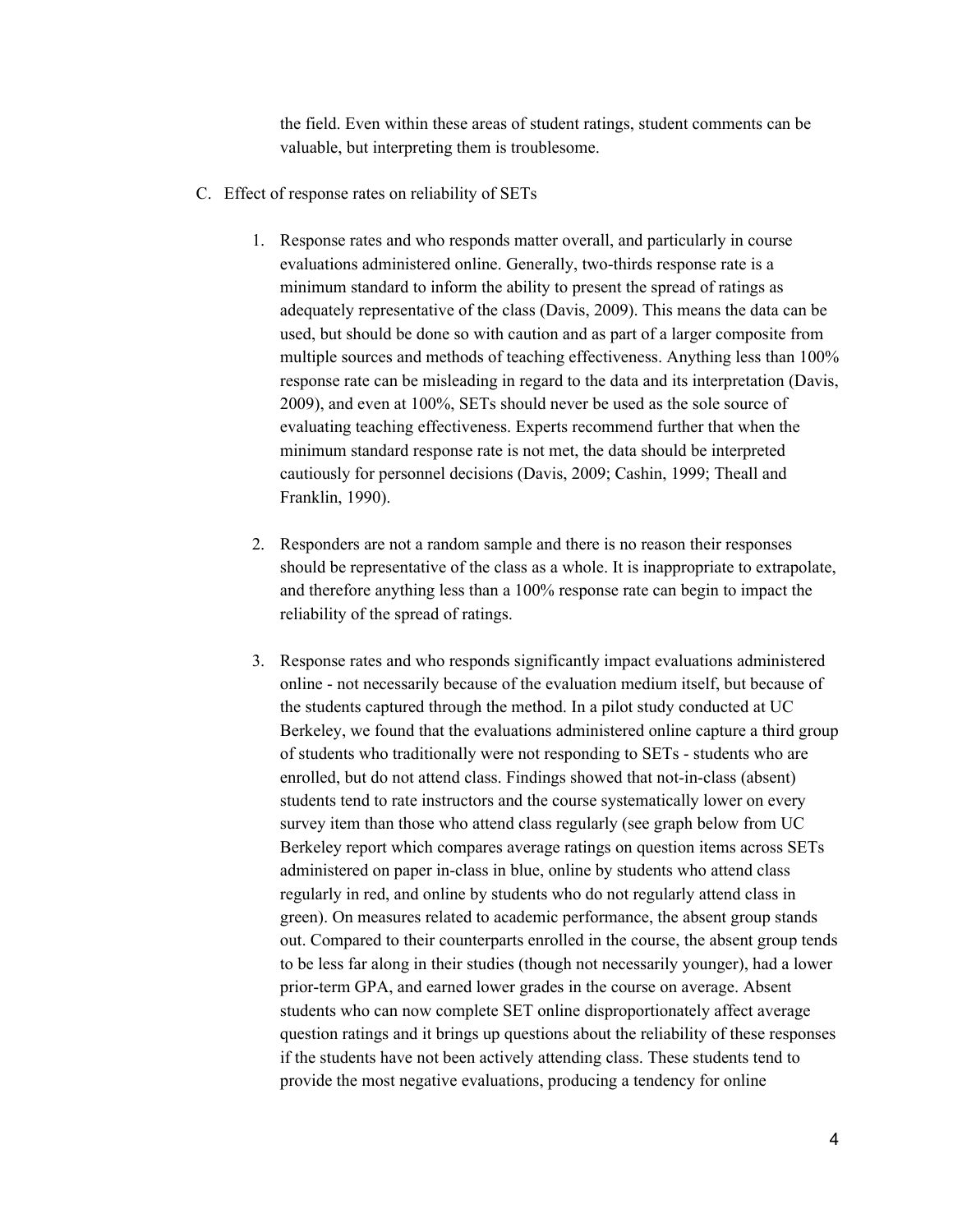evaluations to be more negative than evaluations administered in-class on the whole.



Figure 4. Evaluation Responses by Mode and Attendance

- 4. Because of the need for instructors to garner high ratings *and* high response rates, which will inevitably include students who do not have a positive experience in a course for reasons outside of teaching effectiveness, teaching to SETs occurs. Instructors are disincentivized to improve and innovate teaching, and are instead incentivized to focus on approaches not driven by increasing student learning (e.g., lower course rigor) that are highly correlated to increased student ratings.
- D. How personal characteristics of the instructor and/or student affect SETs.
	- 1. Ambady and Rosenthal (1993) found that students' opinions about teachers are formed within seconds of being exposed to the nonverbal behavior and physical attractiveness of these teachers. Since that initial work was done, bias studies have also focused on other personal traits that are considered strongly related to SETs (Spooren et al., 2013). Examples include not only physical attractiveness (Campbell et al., 2005; Gurung & Vespia, 2007; Hamermesch & Parker, 2005; Riniolo et al., 2006), but also instructor fairness (Wendorf & Alexander, 2005), professor attitude (Kim et al., 2000), image compatibility as a subjective assessment of how well various images align (e.g., image of current teacher as compared to subjective image of ideal teacher; Dunegan & Hrivnak, 2003),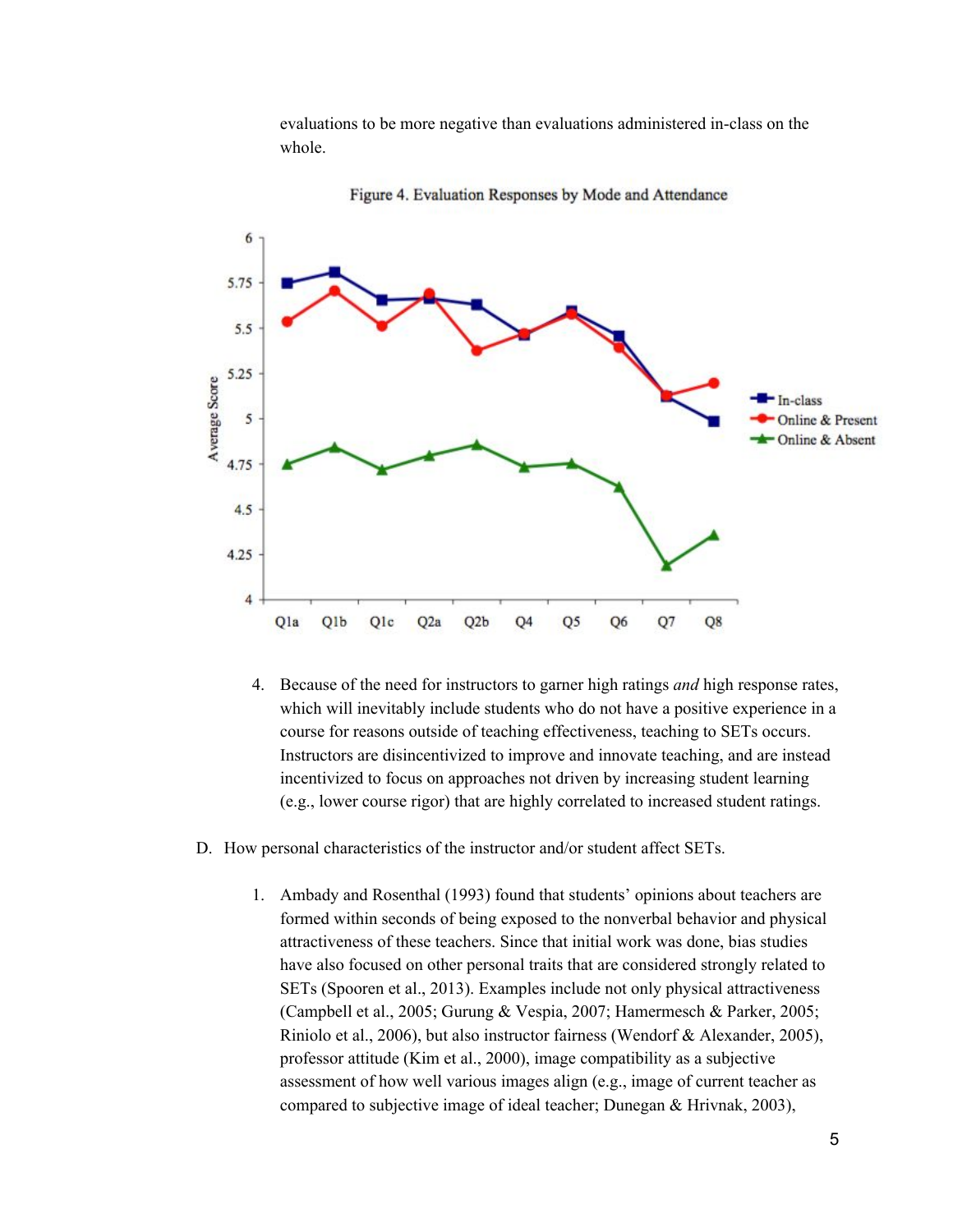instructor likability (Delucchi, 2000), and initial impressions of a teacher (Tom et al., 2010). At the same time, bias studies have also examined student characteristics such as level of motivation, prior ability, and prior education in the field of the course (Langbein, 2008).

- 2. Gender matters (instructor and student). SET are affected by gender biases and stereotypes. In an example of how the gender of the student *and* instructor both matter, Boring (2015) demonstrated how male first-year undergraduate students favor male instructors with higher ratings, even though there is no difference between the academic performance of male students of male and of female instructors. MacNell et al. (2015) exposed similar bias based on instructor gender, showing when students think an instructor is female, students rate the instructor lower on every aspect of teaching, including putatively objective measures such as the timeliness with which instructors return assignments. Arbuckle and Williams (2003) demonstrated bias based on instructor gender finding that when students were told an instructor was young and male, students rated the instructor higher than for the other three combinations of young female, old male, old female, especially on "enthusiasm," "showed interest in subject," and "using a meaningful voice tone." Ottoboni et al. (2016) further revealed that the association between SET and (perceived) instructor gender is large and statistically significant, and that the bias based on gender of both instructors and students varies by factors such as discipline. Instructors whom students believed were male received significantly higher average SETs. Using data sets from both the U.S. and France, they concluded that "SET primarily do not measure teaching effectiveness, that they are strongly and non-uniformly biased by factors including the genders of the instructor and student, that they disadvantage female instructors, and that it is impossible to adjust for these biases" (p. 2).
- 3. Ethnicity and Race matter. Instructors of color tend to receive SET ratings that are biased downward (Huston, 2005; Basow et al., 2013; Boatright- Horowitz & Soeung, 2009; McPherson & Jewell, 2007; Smith, 2007; Smith and Anderson, 2005). Scholars have revealed a number of contributing insights and factors, including how Blacks and Asians were evaluated more negatively than White faculty in terms of overall quality, helpfulness, and clarity (Reid, 2010), and how the adjectives used to describe faculty in evaluations are less favorable as compared to White (male) faculty (Storage, 2016), how complaints from students in evaluations against Nonnative English speakers stem from a broader project of social exclusion and bias against accents (Subtirelu, 2015), and how racial minority faculty are rated lower across ratings of the quality of instruction (Babad, Darley, & Kaplowitz, 1999; Fortson & Brown, 1998; Ogier, 2005).
- 4. Age matters. Age has been found to negatively impact teaching evaluations. Bianchini et al. (2013), showed that student evaluations fluctuate based on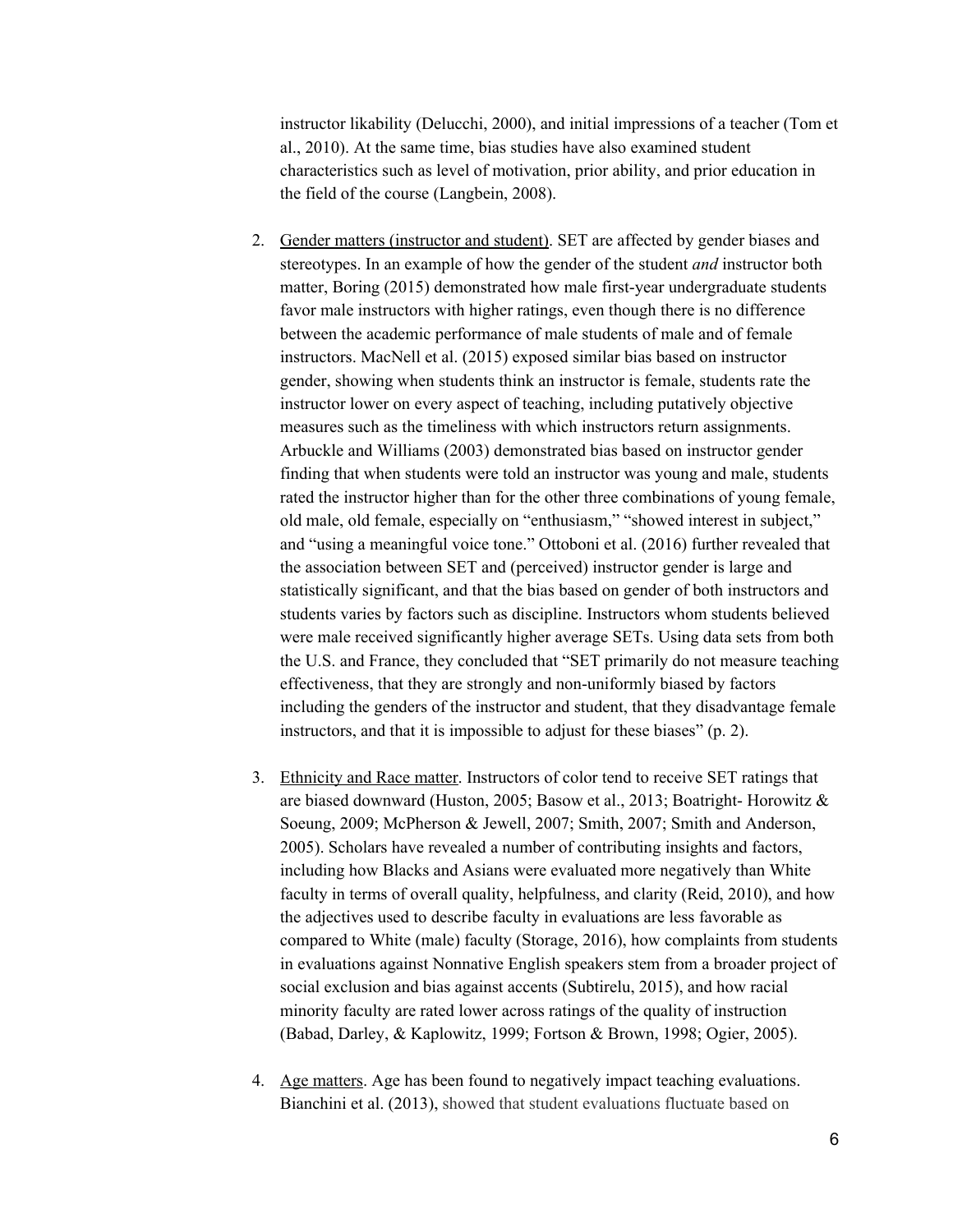inherent characteristics of aged appearance, which are not changeable by an individual instructor.

- 5. Attractiveness matters. Instructors who appear attractive receive better student ratings (Hamermesh & Parker, 2005; Riniolo et al., 2006; Wolbring and Riordan, 2016). Wolbring and Riordan (2016) showed study participants a three-minute engineering lecture presented by a computer-animated professor who varied by gender and race (Black, White). They found that more attractive instructors receive better ratings. In fact, attractiveness ratings significantly correlated with each of the teaching dimensions.
- 6. What students read from other students matters. One study by Legg and Wilson (2012), found that comments on RateMyProfessors.com influence the attitude of initially unbiased students that then impacts the course SET negatively.
- E. How course characteristics affect SETs.
	- 1. Electives. Students tend to rate courses in their major field and elective courses higher than required courses outside their major (Marsh and Dunkin, 1992; Marsh and Roche, 1997; McKeachie, 1997).
	- 2. Class size and discipline. Instructors of very small classes tend to receive higher ratings (e.g., <40). Gifford's (2007) findings suggest that crowding adds environmental stress and thus negative outcomes in a classroom and on SETs. Furthermore, findings show that quantitative courses are more negatively rated than non-quantitative courses because of student interest (Uttl et al., 2013). Humanities instructors tend to receive higher ratings than instructors in the physical sciences, with social and behavioral sciences in between (d'Apollonia and Abrami, 1997; Marsh and Dunkin, 1992; Marsh and Roche, 1997; Ory, 2001; Monks & Schmidt, 2010).
	- 3. Innovation. In my experience, students negatively associate innovation in teaching as beneficial to their course experience. New or revised courses frequently get lower-than-expected ratings the first time out, and if the pedagogical approach used is novel to the students, the ratings will continue to be poor in subsequent iterations. I have worked with instructors teaching two sections of the same course, and conduct one in a traditional lecture format, and the other using active learning. With all other things being equal, the active learning course section is rated systematically lower. Additionally, despite evidence of increased learning gains, students report that they learned less in an active learning course versus a lecture course (Lake, 2001). This negatively impacted student ratings of course and instructor effectiveness, and open-ended responses from studies and in my review of SETs commonly share the incorrect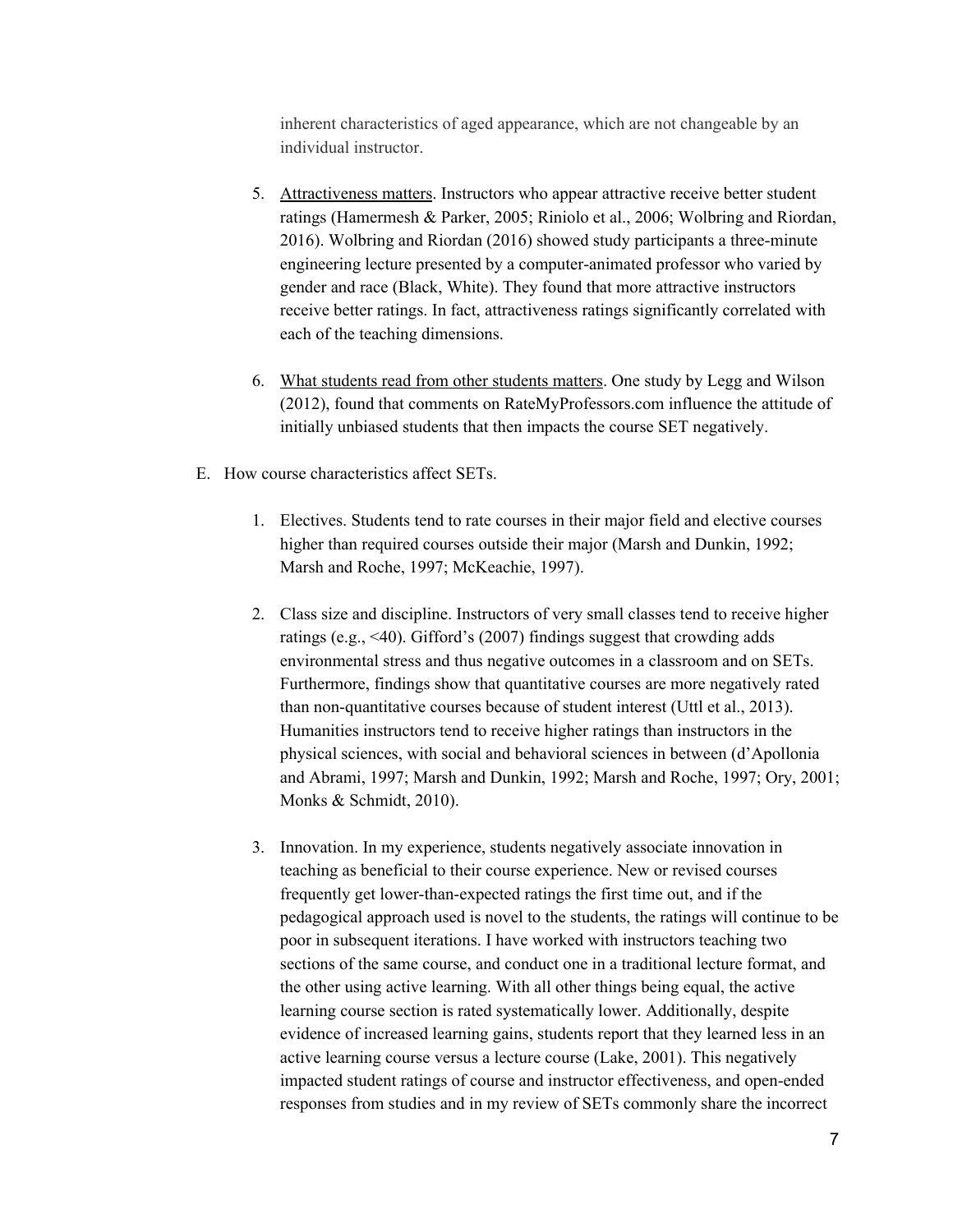belief that: "The instructor did not teach me anything." An over-reliance on SETs as a measure of faculty performance in teaching serves to deter pedagogical improvement and innovation.

- F. Effect of subject area on SETs.
	- 1. In certain subject and topical areas, it is necessary to address sensitive, challenging, and controversial topics. In these courses, I have worked with countless high quality instructors (those whose students have performed at high levels, and have garnered high SET ratings in non-controversial topical courses) who receive poor SETs. The explanation stems from the comments, which often speak to a student's anger or resistance to confronting diverse perspectives and viewpoints. Courses addressing these kinds of topics may include discussions about anything from Evolution to Race to Society and more. Williams and Ceci (1997) and Schueler (1988) both found that professors may feel inhibited from discussing controversial ideas or challenging students' beliefs, for fear that some students will express their disagreement through the course evaluation form. SETs have been described as "opinion polls," suggesting that SET require professors to seek to avoid giving offense and putting style before substance if high student ratings are the aim.
- G. Reliability and timing of SET administration.
	- 1. Since grades and grade expectations have a strong influence on student experience, timing of the administration of the SET can significantly impact the outcome. The stress and anxiety level of the student fluctuates throughout the semester, usually at its highest around/during the final exam. Does the student feel prepared for the exam and therefore less anxious as they complete the SET immediately prior? This may prompt a more positive evaluation. Is the student lacking confidence with high anxiety while completing the SET after feeling as if they struggled on the exam? This could result in lower SET ratings.
	- 2. The mean averages for all questions tend to be lower when administered late in the semester. Witt and Burdalski (2003) found that evaluations administered on the last day of the semester were lower than at the 11-week mark of a 14-week semester despite self-report data from the student sample that stated opinions of instructor effectiveness were the same or higher than when tested previously. Other findings come from Aleamoni (1981) and Braskamp et al. (1984), who suggest that evaluation results may be affected if administered before or after an examination. Braskamp et al. (1984) reported that student ratings collected during the final examination are lower than ratings collected during the semester and recommend administering the student evaluation instrument during the final two weeks of the semester.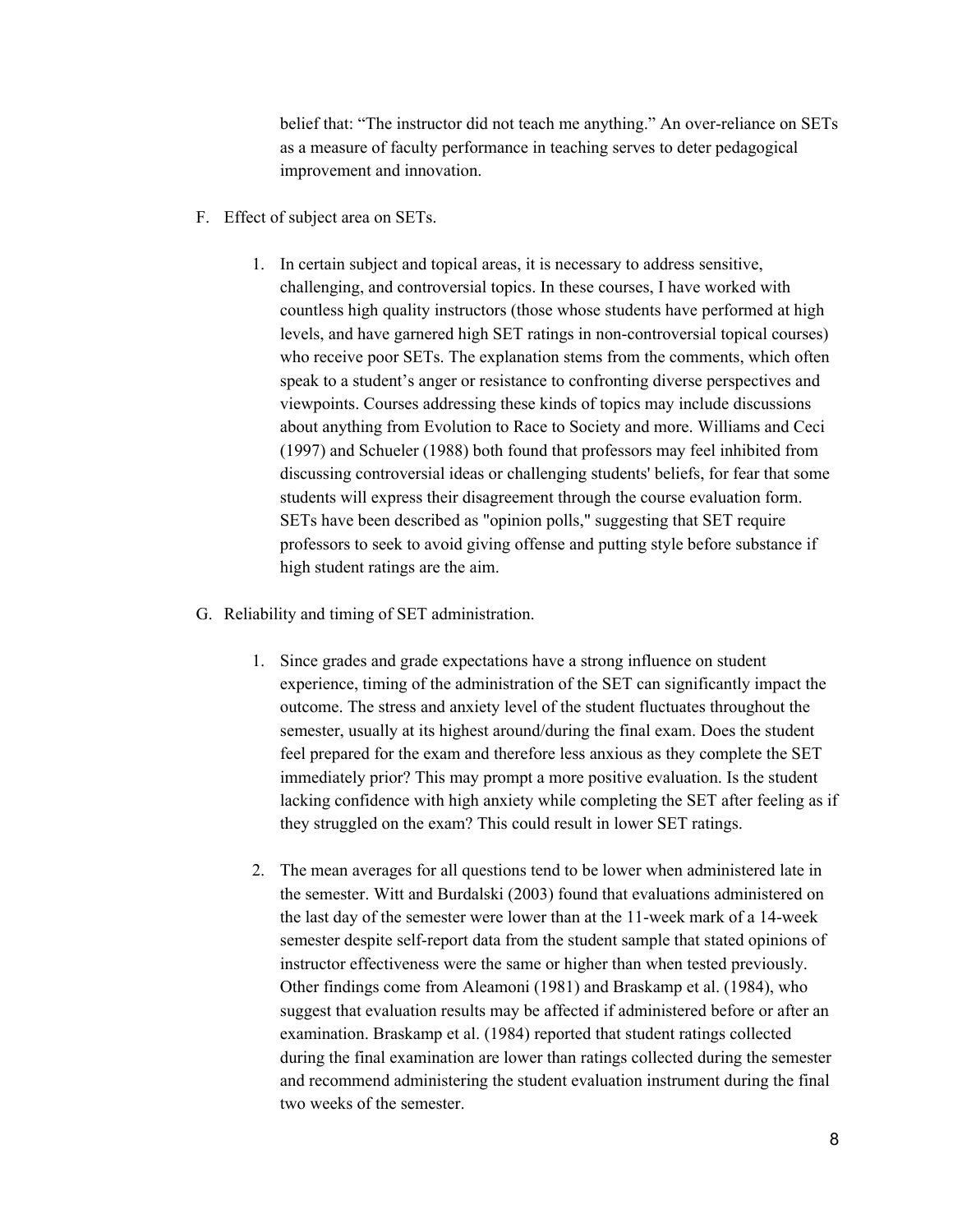- H. Reliability of anonymous responses to open-ended questions.
	- 1. Anonymous responses to open-ended SET questions should be a source of information which provides additional context to the numerical ratings, but are as reliable as SET's overall in terms of their inherent biases. In other words, they are not reliable as an indicator of teaching effectiveness and good pedagogy. The fact that the comments are anonymous further hinders their reliability because of how that anonymity enables students to provide information that raise concerns about their own credibility as a source of information. This is exacerbated in evaluations administered online where students appear to feel even more anonymous without identifiable handwriting, and we are seeing the emergence of "trolling" in online evaluations.
	- 2. For example, in a course offered at UC Berkeley this past spring in the Social Sciences, a student responded anonymously that, "The only strength she [the professor] has is she's attractive, and the only reason why my review is 4/7 instead of 3/7 is because I like the subject." Neither of these sentiments has anything at all to do with the teacher's effectiveness or the course quality, and instead reflect gender bias and sexism.
	- 3. Comments can be extremely valuable, helpful and informative to provide additional context to a summative review of teaching, but are not measures to rely upon as there is no appropriate way to use the qualitative data and account for the inherent biases. They are a source of subjective impressions of an experience. They help paint a picture and add depth to the numerical scores, at times. But even then, I find it common to see internally conflicting SETs where rating numbers are high and open-ended responses negative, and vice versa even on matching pair question items from likert to open-ended. Comments can also illuminate where bias explicitly taints a student's rating. As a result, certain SETs could be disqualified from being included in reporting based on explicitly biased comments and therefore ratings (e.g., see comment in #2 above).
	- 4. Not surprisingly, signed ratings are more positive than anonymous ratings (Blunt, 1991; Braskamp & Ory, 1994; Centra, 1993). This may be due to fear of retribution (Feldman, 1979).
- I. Given the limitations of SETs, there are better ways to assess teaching effectiveness.
	- 1. Agreed by both proponents and opponents of SETs, no single source or method of teaching evaluation should be used on its own. The consensus is that a teaching dossier is the ideal tool for assessing teaching effectiveness, incorporating SETs as part of a larger composite of one's teaching. Davis (2009)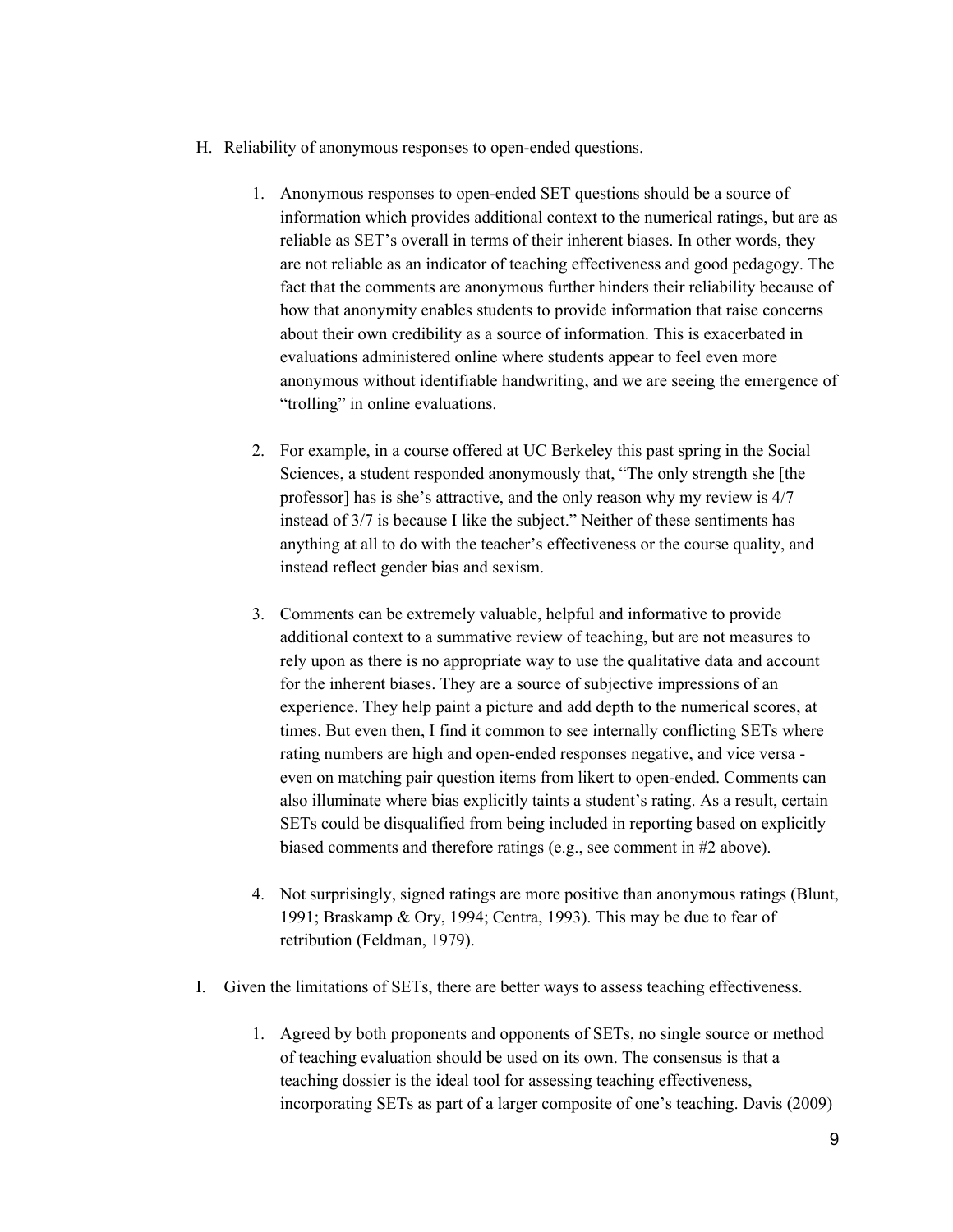explains that while student rating forms are administered at the end of the term to survey students' opinions about a course, a substantial body of research has concluded that administering well-crafted questionnaires to students makes sense as only one source of information for evaluating teaching. Research has also shown that reviewing end-of-course questionnaires alone tends not to help instructors improve their teaching (Hampton and Reiser, 2004; Kember et al., 2002; Marincovich, 1999; Nasser and Fresko, 2002; Schmelkin et al., 1997).

- 2. Evaluation of teaching plays a significant role in decisions regarding advancement and promotion. Thus, it is imperative that clear documentation of teaching ability and teaching contribution be included in advancement and promotion cases. Research clearly demonstrates that while any single source of reliable information about a faculty member's teaching is valuable, SETs alone do not provide a complete or reliable picture for evaluation (Davis, 2009). Indeed, for the reasons already described in this report, SETs can be biased and misleading. Therefore, multiple sources provide complementary perspectives on various aspects of teaching and together comprise a more comprehensive and accurate portrait of teaching as a complex and scholarly activity.
- 3. Teaching dossiers provide documented evidence of teaching and context for that evidence, drawn from a variety of sources. Dossiers provide the opportunity to evaluate teaching longitudinally, situating teaching as an ongoing process of inquiry, experimentation, and reflection (*e.g.,* Braskamp and Ory, 1994; Murray, 1997; O'Neil and Wright, 1995; Mues and Sorcinelli, 2000; Knapper and Wright, 2001; Seldin, et al., 2010). A teaching dossier would typically include the following items:
	- a) Departmental letter summarizing the candidate's teaching An effective letter will describe departmental teaching evaluation procedures, the nature and quality of a candidate's teaching, and the evidence upon which this evaluation is based;
	- b) Candidate's statement It is helpful if candidates provide a written statement of their teaching approach, including the goals of specific courses and choices of teaching strategies, along with their efforts to improve instruction and respond to criticisms of their teaching performance made by students on end-of-course evaluations;
	- c) Description of courses taught A list of courses and enrollment should be included; Description of student research directed - Candidates may want to describe their role in directing senior theses, masters and doctoral studies, and postdoctoral scholars;
	- d) Peer evaluation Reports or letters about the candidate's teaching performance from faculty colleagues familiar with the content could be included in the dossier while the letters should cite the basis and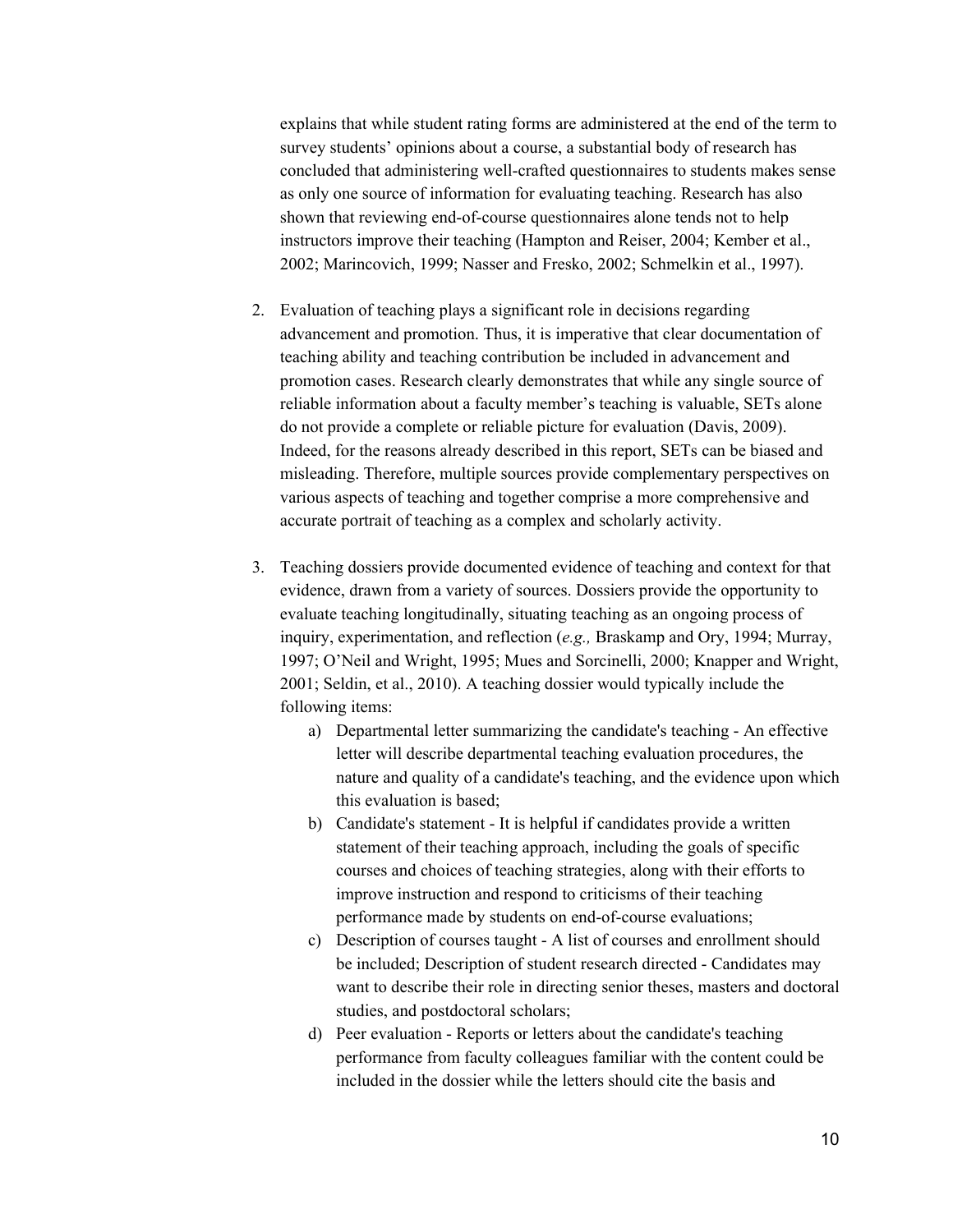evidence for judgments made (observation, review of instructional materials, and so on);

- e) Student ratings Student rating data (distributions and response rates; no averages) for each different course taught in the period under review should be presented. In addition, the dossier could include letters from current students or summaries of interviews;
- f) Alumni evaluation Former students, as well as teaching assistants, can provide information about a candidate's teaching performance in the form of group interviews, or summaries of surveys of alumni that specifically address the candidate's teaching.
- 4. Colleges and universities have found the dossier to provide excellent documentation for both formative and summative purposes (Edgerton et al, 1991). Root (1987) conducted one of the few studies that investigated colleagues' evaluations of teaching dossiers and concluded that a committee of colleagues could provide sufficiently reliable assessments of a complete dossier. The dossiers included course outlines, syllabi, teaching materials, student evaluations, and curriculum development documentation—much of what is generally prescribed for a teaching dossier with the exception of teacher reflections and evidence of student learning. Ultimately, the best way to get a valid summative evaluation of teaching is to base it on a dossier containing data from multiple sources—ratings from students, peers, administrators, self-ratings, and learning outcomes—that reflect every aspect of teaching including course design, classroom instruction, assessment of learning, advising, and mentoring (*e.g.,* Weimer, et al., 1988; Chism, 1999; Hoyt & Pallett, 1999; National Research Council, 2003).
- 5. Seldin (1993), who has done some of the seminal research work on teaching dossiers, notes that professors "stand to benefit by providing tenure and promotion committees with their teaching dossiers. It provides evaluators with hard-to-ignore information on what they do in the classroom and why they do it. And by so doing, it avoids looking at teaching performance as a derivative of student ratings" (p. 8).
- 6. There are some common pitfalls in the evaluation of dossiers for personnel decisions. Here they are offered as two don'ts:
	- a) *Don't assume that everyone must teach in the same way*. It is better to allow individual differences in teaching styles and techniques as long as they can be tolerated by department and institutional goals. In general, it is best to develop criteria within the smallest practical unit: the department level (Seldin et al., 2010).
	- b) *Don't assume that standards and ratings will be the same across academic disciplines*. Standards and ratings tend to fluctuate--sometimes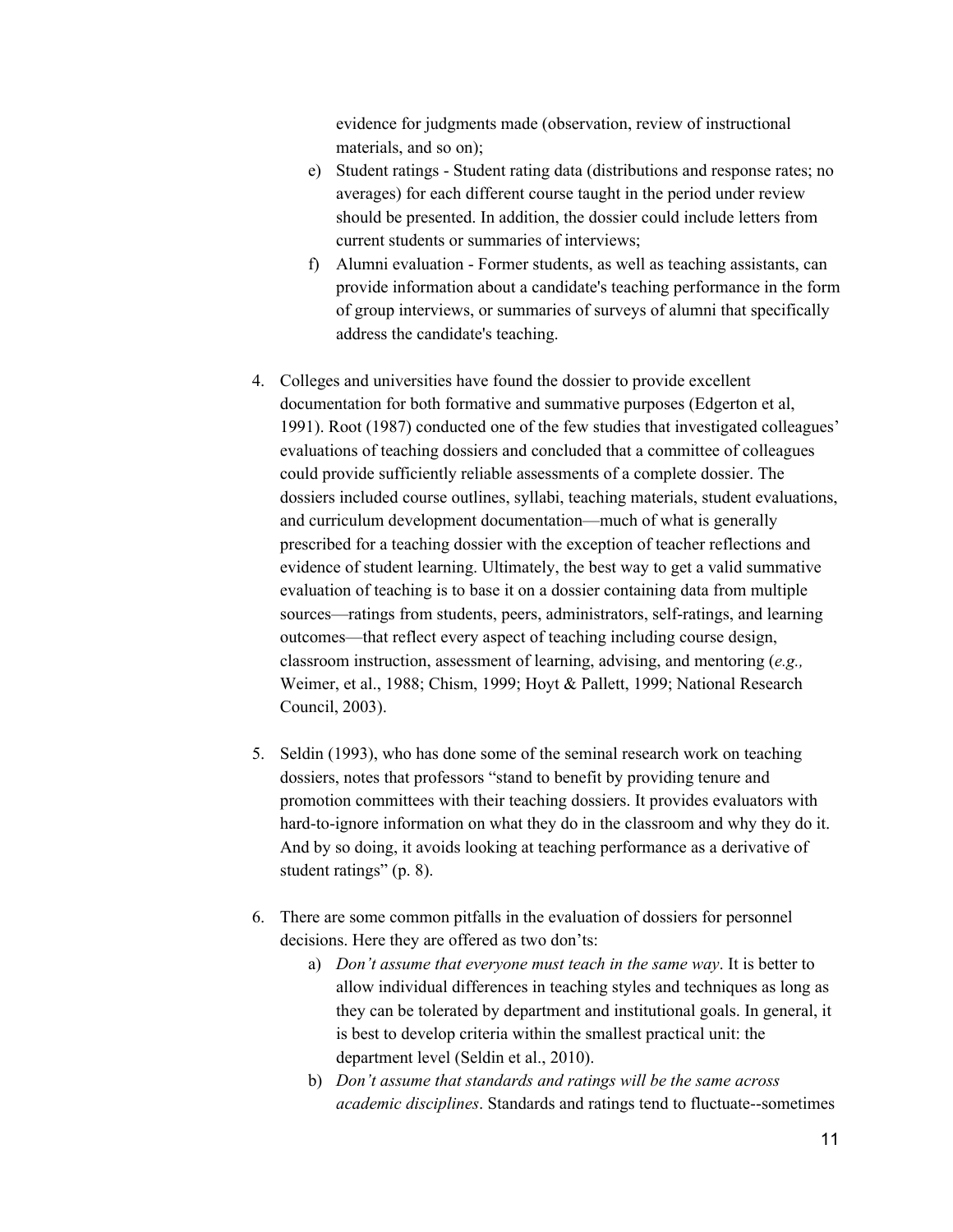wildly and even unfairly. The same variation in standards and rating exists in all methods used to evaluate teaching. This is a very strong argument for the institution of a teaching dossier which allows a more comprehensive evaluation of teaching performance. Although popular and extensively used, appraisals of teaching based almost exclusively on student ratings is hardly the answer. It is better to install a teaching dossier program that has the advantage of documenting both the complexity and individuality of teaching and then refine the process of dossier evaluation so that it is accurate, fair, and complete (Seldin et al., 2010).

- 7. In terms of how to weight SETs and other dossier items for the purpose of evaluation, see Appendix 2 for an example of a teaching dossier evaluation form that helps to articulate what aspects of teaching should be considered in an evaluation, and how different sources, including SETs, could reasonably contribute to it. What we know about SETs is that they give us insight into the student experience, and this could reliably inform questions about whether classes are met on time, missed classes made up, and trends in student experience across courses. However, one should note the driving questions to prompt the review of various aspects of teaching in Appendix 2, and that most aspects of course design (e.g., whether materials and course content are appropriate for the course level, and if they represent the best work in the field), teaching methodologies (e.g., evidence of meaningful curricular development), content knowledge (e.g., currency of teaching materials, and whether they represent the best work in the field), student learning (e.g., if the grading philosophy is appropriate for the course/s taught, and evidence of real cognitive or affective student learning), and departmental responsibility (e.g., whether the faculty member seeks feedback about teaching performance, explores alternative teaching methods, and makes changes to increase student learning) cannot reasonably be addressed, or even informed, by SETs.
- J. What to provide readers of SET ratings when they are interpreting SETs.
	- 1. Distributions of SET scores should be reported, along with response rates. Response rates are important because the lower the response rate, the less representative the responses might be: there is no reason nonresponders should be like responders. Nonresponse produces uncertainty about the data, and the lower the response rate, the greater the uncertainty. Distributions are important because they can reveal insights into the student experience that can be obscured by diluting reporting to ratings' averages. For example, there is a difference between the instructor who receives mostly mid-range scores indicating a common, mediocre student experience versus a bipolar distribution where students seem to either love or hate the course/instructor. This is very important information to be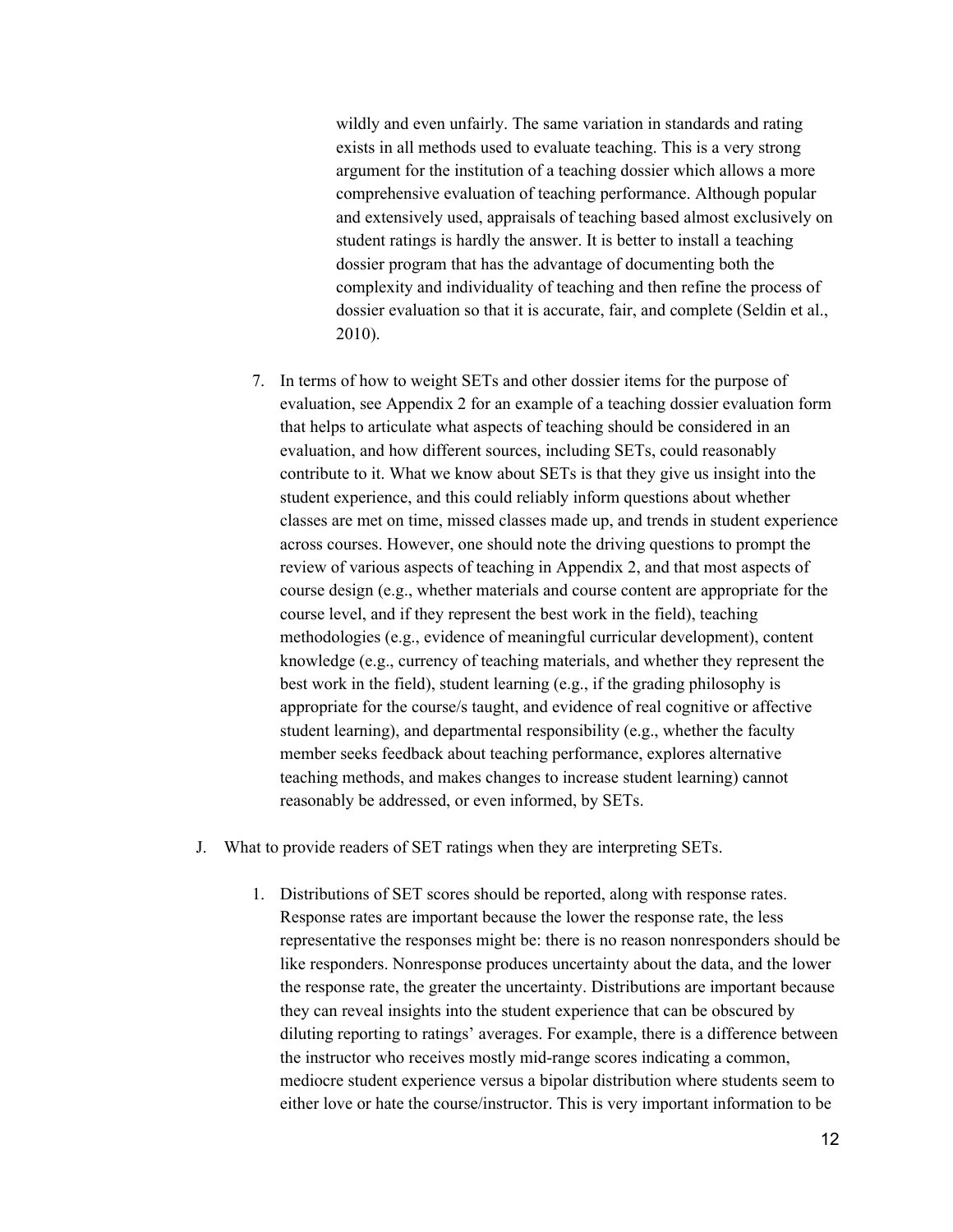considered when interpreting SET data, particularly in relation to the nature of the course (e.g., a course covering sensitive or challenging subjects may elicit negative student experience regardless of teaching effectiveness, which a bipolar distribution would help illuminate in context).

- 2. Averages of scores should not reported. Personnel reviews routinely compare instructors' average scores to departmental averages. Such comparisons make no sense. They presume that the difference between a 3 and 4 means the same thing as the difference between a 6 and 7. They presume that the difference between 3 and 4 means the same thing to different students. They presume that 5 means the same thing to different students and to students in different courses. They presume that a 3 "balances" a 7 to make two 5s. For teaching evaluations, there is no reason any of those things should be true (McCullough and Radson, 2011). SET scores are ordinal categorical variables: The ratings fall in categories that have a natural order, from worst (1) to best (7). But the numbers are labels, not values. We could replace the numbers with descriptions and no information would be lost: The ratings might as well be "not at all effective,"…, "extremely effective." It does not make sense to average labels. Relying on averages equates two ratings of 5 with ratings of 3 and 7, since both sets average to 5. Even if averaging made sense, the mere fact that one instructor's average rating is above or below the departmental average says little. The distribution of scores for instructors and for courses should be reported, along with the percentage of ratings in each numerical category.
- K. The standardization of SET questions.
	- 1. The common use of SET by means of administering standard questionnaires to be completed (in most cases, anonymously) by all students across disciplines in a college/university is very problematic. Administering SET in a standardized way across an institution depersonalizes and ignores the complexity of teaching. It also ignores the contexts previously discussed in this report that affect ratings (e.g., qualitative versus quantitative course, required versus elective course). Instead, it asserts that everyone must teach in the same way to be rated well on standardized items, and that all instructors have equal opportunity to garner high ratings regardless of context. It is misleading to standardize SET across an institution because of what it will necessarily further obscure (e.g., biases that affect ratings based on course subject, type, format, level, content, etc.), and that the obscuring penalizes and ultimately discourages pedagogical experimentation and innovation - both things we want to encourage in order to promote increased student learning. This is why Seldin (2010) recommends that criteria for evaluation, and therefore the aligned SET questions for that criteria, be formulated at the department-level, and not beyond it.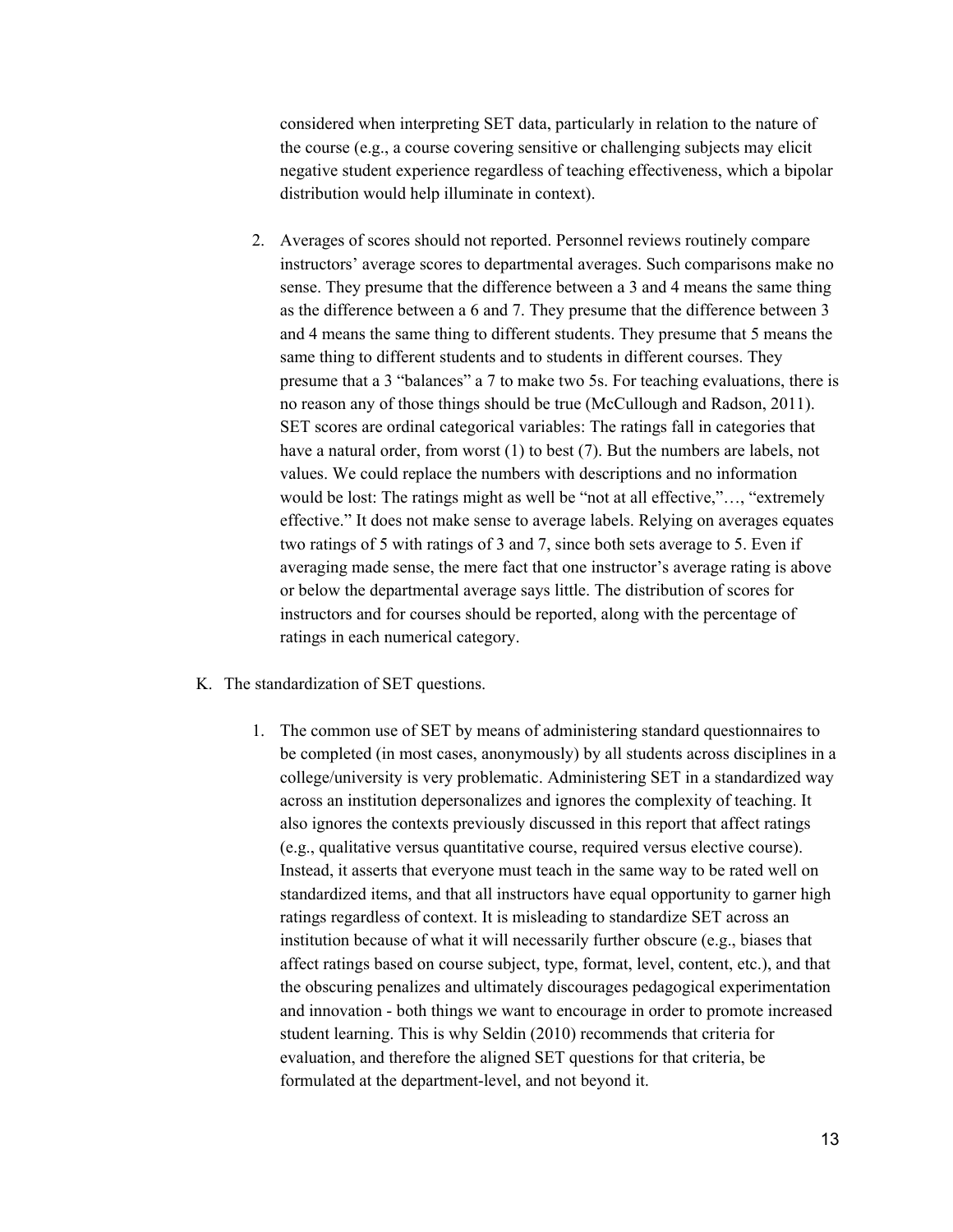- 2. The driving purpose of standardizing SET questions across any institution is to make comparisons of teaching effectiveness easier in merit and promotion decisions. The concept makes sense, but under scrutiny does not live up to the promise. The desire to compare teachers using a single source of ratings and quantifiable number/s does not align with actual teaching practice.
- 3. First, teaching is a highly complex activity and the result is that teaching can be a lot of different things while being equally effective (and in many cases students still rate the experience poorly). To ask the same exact questions across large swaths of a campus, disciplines, etc. invites the removal of any context to the analysis of the results. For example, the faculty member teaching a course with critical subjects, without any additional context from an SET will invariably score lower than an elective major course - even if all other things are equal. Unique questions about how the course impacted one's stance on an issue/topic, or how well the instructor addressed diverse viewpoints and included multiple perspectives in the classroom, make sense in these courses, but not others. Using SETs to compare faculty teaching effectiveness and performance does not make sense.
- 4. Second, the desire to compare using SETs is a flawed approach. SETs have both practical and statistical issues that arise from trying to compare instructors and standardizing questions only exacerbates those issues. SETs were never designed as a tool to inform comparison, but as a way to capture student experience. There is no reason to think that we should be able to easily and quickly compare an instructor's teaching effectiveness across different course levels, types, sizes, or disciplines. There are simply too many confounding, contextual, and unique factors at play that are lost by over-reliance on SETs, and particularly if they are standardized to only capture certain aspects privileged by an evaluating unit for the purpose of easy, quantifiable evaluation - which is itself a flawed proposition. With all of the confounding factors that exist within SETs, it does not make sense to assume that the same exact questions would be interpreted or answered the same across levels, sizes, types and institutions. The issue of who is composing the questions also raises concerns. Who gets to determine the questions? The nature of the questions make explicit a view of what teaching is and should be. Who gets to name it? And in that naming, students and faculty would have a justifiably wide variation in answering what teaching is and should be - making standardized questions unhelpful.
- 5. Additionally, students' interest in courses varies by course type (e.g., prerequisite or major elective). The nature of the interaction between students and faculty varies with the type and size of courses. These variations are large and may be confounded with SET (Cranton and Smith, 1986; Feldman, 1978; Feldman, 1984). Ultimately, it is not possible to make fair comparisons of SET across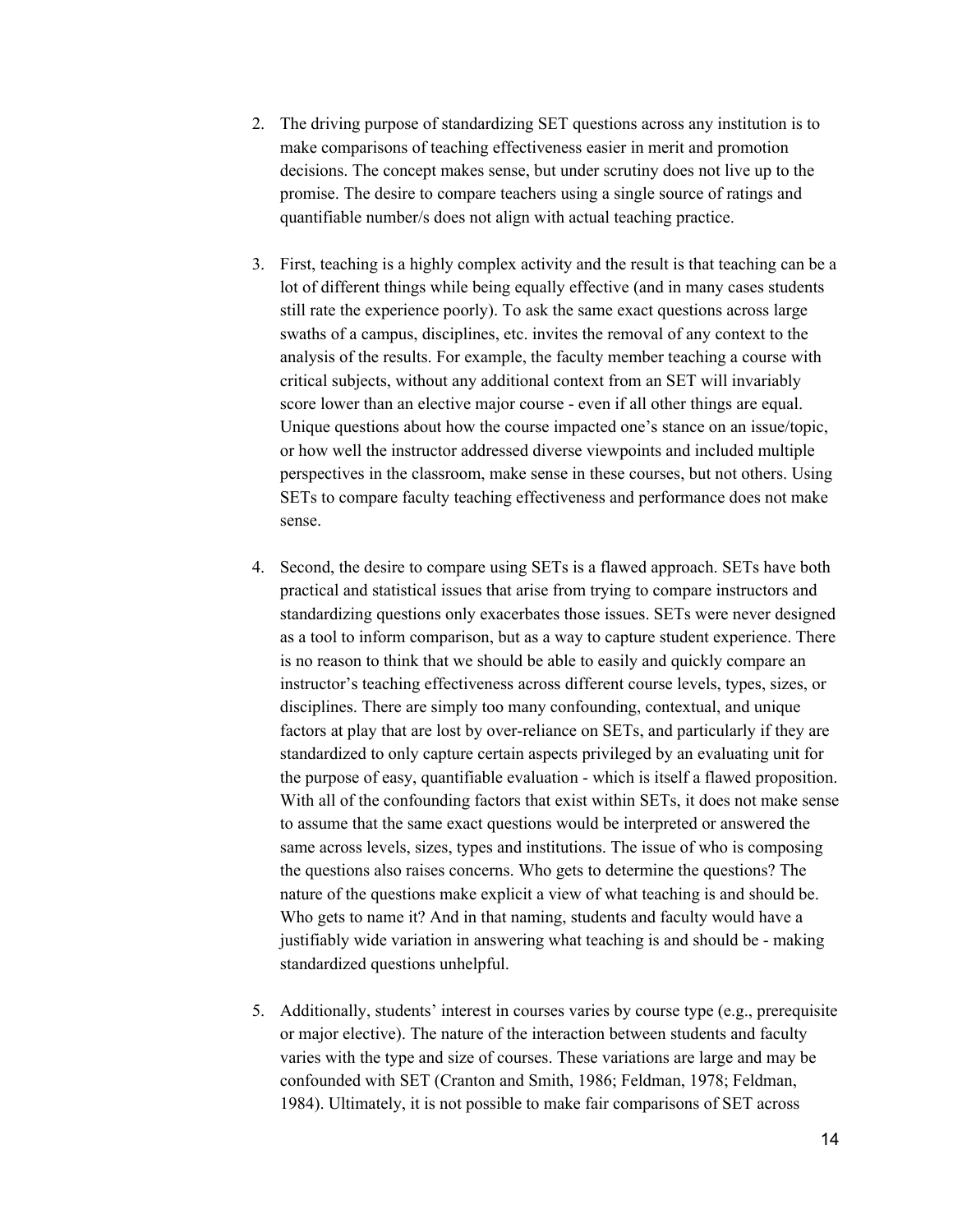seminars, studios, labs, prerequisites, large lower-division courses, required major courses, etc. (McKeachie, 1997), let alone across an institution or institutions.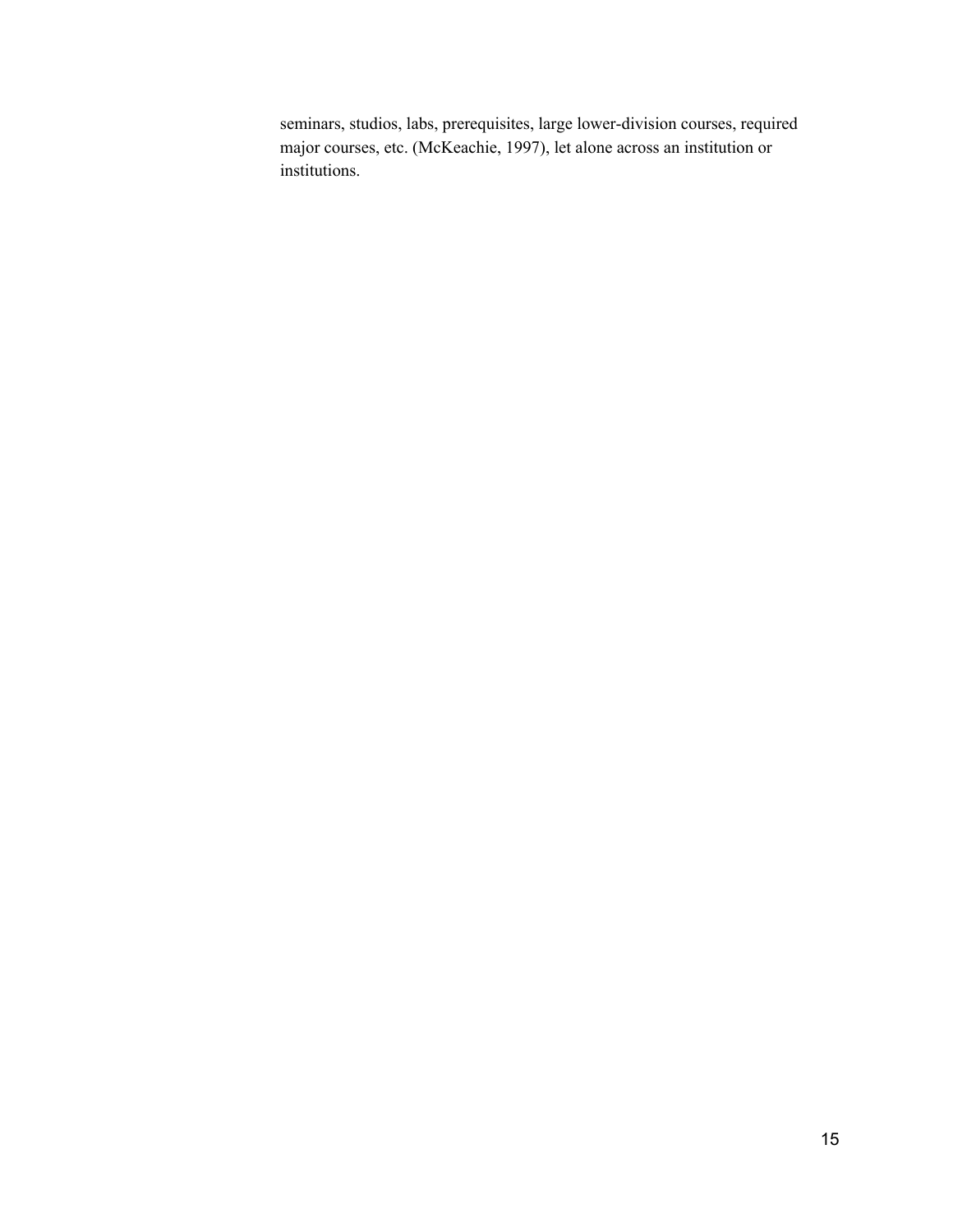#### **References**

- Aleamoni, L. M. (1999). Student rating myths versus research facts from 1924 to 1998. *Journal of Personnel Evaluation in Education*, *13*, 153–166.
- Aleamoni, L. M. (1981). Student ratings of instruction. *Handbook of teacher evaluation*, *110*, 145.
- Ambady, N., & Rosenthal, R. (1993). Half a minute: Predicting teacher evaluations from thin slices of nonverbal behavior and physical attractiveness. *Journal of personality and social psychology*, *64*(3), 431..
- Arbuckle, J., & Williams, B. D. (2003). Students' perceptions of expressiveness: Age and gender effects on teacher evaluations. *Sex Roles*, *49*(9-10), 507-516.
- Babad, E., Darley, J. M., & Kaplowitz, H. (1999). Developmental aspects in students' course selection. *Journal of Educational Psychology, 91,* 157– 168.
- Basow, S., Codos, S., & Martin, J. (2013). The effects of professors' race and gender on student evaluations and performance. *College Student Journal*, *47*(2), 352-363.
- Beecham, R. (2009). Teaching quality and student satisfaction: nexus or simulacrum?. *London Review of Education*, *7*(2), 135-146.
- Bianchini, S., Lissoni, F., & Pezzoni, M. (2013). Instructor characteristics and students' evaluation of teaching effectiveness: evidence from an Italian engineering school. *European Journal of Engineering Education*, *38*(1), 38-57.
- Blunt, A. (1991). The effects of anonymity and manipulated grades on student ratings of instructors. *Community College Review,* 18, pp. 48-54.
- Boatright-Horowitz, S., & Soeung, S. (2009). Teaching white privilege to white students can mean saying good-bye to positive student evaluations. *American Psychologist, 64,* 574–575.
- Boring, A. (2015). Gender biases in student evaluations of teachers. *Document de travail OFCE*, *13*.
- Braskamp, L. A., & Ory, J. C. (1994). *Assessing Faculty Work: Enhancing Individual and Institutional Performance. Jossey-Bass Higher and Adult Education Series*. Jossey-Bass Inc., 350 Sansome Street, San Francisco, CA 94104.
- Braskamp, L. A., Brandenburg, D. C., & Ory, J. C. (1984). *Evaluating teaching ef ectiveness: A practical guide*. Corwin.
- Campbell, H., Gerdes, K., & Steiner, S. (2005). What's looks got to do with it? Instructor appearance and student evaluations of teaching. *Journal of Policy Analysis and Management*, *24*, 611–620.
- Cashin, W. E. (1999). Student ratings of teaching: Uses and misuses. *Changing practices in evaluating teaching: A practical guide to improved faculty performance and promotion/tenure decisions*, 25-44.
- Centra, J.A. (1993) *Reflective faculty evaluation.* San Francisco; Jossey-Bass.
- Chism, N.V.N. (1999). *Peer Review of Teaching*, Bolton, MA, Anker Publishing.
- Cranton, P. A., & Smith, R. A. (1986). A new look at the effect of course characteristics on student ratings of instruction. *American Educational Research Journal*, *23*(1), 117-128.
- Davis, B. G. (2009). *Tools for teaching*. John Wiley & Sons.
- d'Apollonia, S., & Abrami, P. C. (1997). Navigating student ratings of instruction. *American psychologist*, *52*(11), 1198.
- Delucchi, M. (2000). Don't worry, be happy: Instructor likability, student perceptions of learning, and teacher ratings in upper-level sociology courses. *Teaching Sociology*, *28*, 220–231.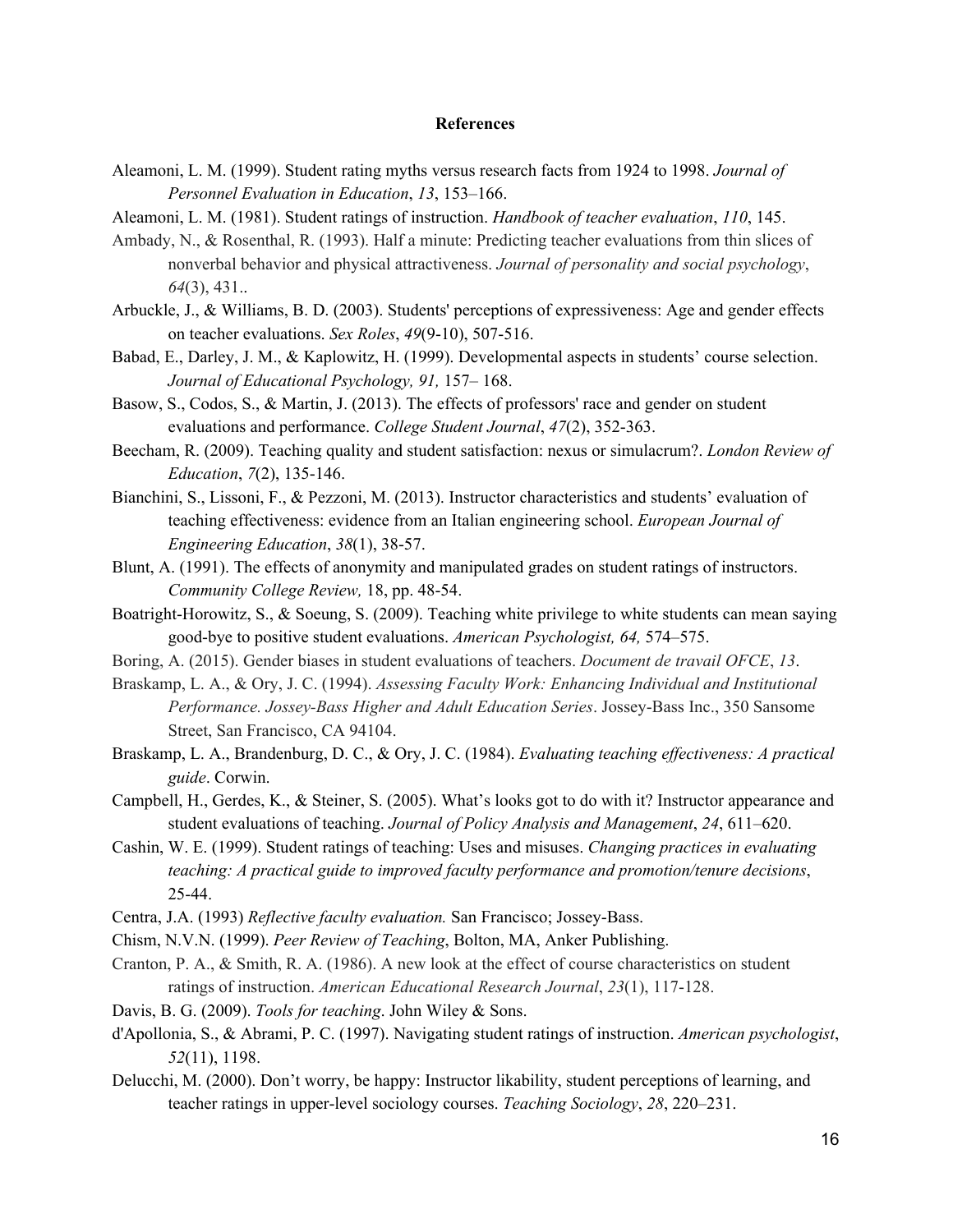- Dunegan, K. J., & Hrivnak, M. W. (2003). Characteristics of mindless teaching evaluations and the moderating effects of image compatibility. *Journal of Management Education*, *27*, 280–303.
- Edgerton, R., Hutchings, P., and Quinlan, K. (1991). *The Teaching Portfolio: Capturing the Scholarship in Teaching*. American Association for Higher Education, Washington, D.C.
- Feldman, K. A. (1978). Course characteristics and college students' ratings of their teachers: What we know and what we don't. *Research in Higher Education*, *9*(3), 199-242.
- Feldman, K.A. (1979). The significance of circumstances for college students' ratings of their teachers and courses. *Research in Higher Education,* 10, 149-172.
- Feldman, K. A. (1984). Class size and college students' evaluations of teachers and courses: A closer look. *Research in Higher Education*, *21*(1), 45-116..
- Fortson, S. B., & Brown, W. E. (1998). Best and worst university instructors: The opinions of graduate students. *College Student Journal, 32,* 572– 576.
- Gifford, R. (2007). *Environmental psychology: Principles and practice* (p. 372). Colville, WA: Optimal books.
- Gurung, R., & Vespia, K. (2007). Looking good, teaching well? Linking liking, looks, and learning. *Teaching of Psychology*, *34*, 5–10.
- Hampton, S. E., & Reiser, R. A. (2004). Effects of a theory-based feedback and consultation process on instruction and learning in college classrooms. *Research in Higher Education*, *45*(5), 497-527.
- Hamermesch, D. S., & Parker, A. (2005). Beauty in the classroom: Instructor's pulchritude and putative pedagogical productivity. *Economics of Education Review*, *24*, 369–376.
- Hoyt, D.P., & Pallett, W.H. (1999). "Appraising teaching effectiveness: Beyond student ratings". IDEA Paper No. 36, Kansas State University Center for Faculty Evaluation and Development *<www.idea.ksu.edu*>.
- Huston, T. A. (2005). Race and gender bias in higher education: Could faculty course evaluations impede further progress toward parity. *Seattle J. Soc. Just.*, *4*, 591.
- Kember, D., Leung, D.Y., & Kwan, K. (2002). Does the use of student feedback questionnaires improve the overall quality of teaching?. *Assessment & Evaluation in Higher Education*, *27*(5), 411-425.
- Kim, C., Damewood, E., & Hodge, N. (2000). Professor attitude: Its effect on teaching evaluations. *Journal of Management Education*, *24*, 458–473.
- Knapper, C., & Wright, W. A. (2001). Using portfolios to document good teaching: Premises, purposes, practices. *New Directions for Teaching and Learning*, *2001*(88), 19-29.
- Lake, D. A. (2001). Student performance and perceptions of a lecture-based course compared with the same course utilizing group discussion. *Physical Therapy*, *81*(3), 896-902.
- Langbein, L. (2008). Management by results: Student evaluation of faculty teaching and the mis-measurement of performance. *Economics of Education Review*, *27*(4), 417-428.
- Legg, A. M., & Wilson, J. H. (2012). RateMyProfessors. com offers biased evaluations. *Assessment & Evaluation in Higher Education*, *37*(1), 89-97.
- Marincovich, M. (1999). Using student feedback to improve teaching. In P. Seldin and Associates (Eds.). *Changing practices in evaluating teaching: A practical guide to improve faculty performance and promotion/tenure decisions* (pp. 45-69). Bolton, MA: Anker.
- Marsh, H. W., & Cooper, T. L. (1981). Prior subject interest, students' evaluations, and instructional effectiveness. *Multivariate Behavioral Research*, *16*(1), 83-104.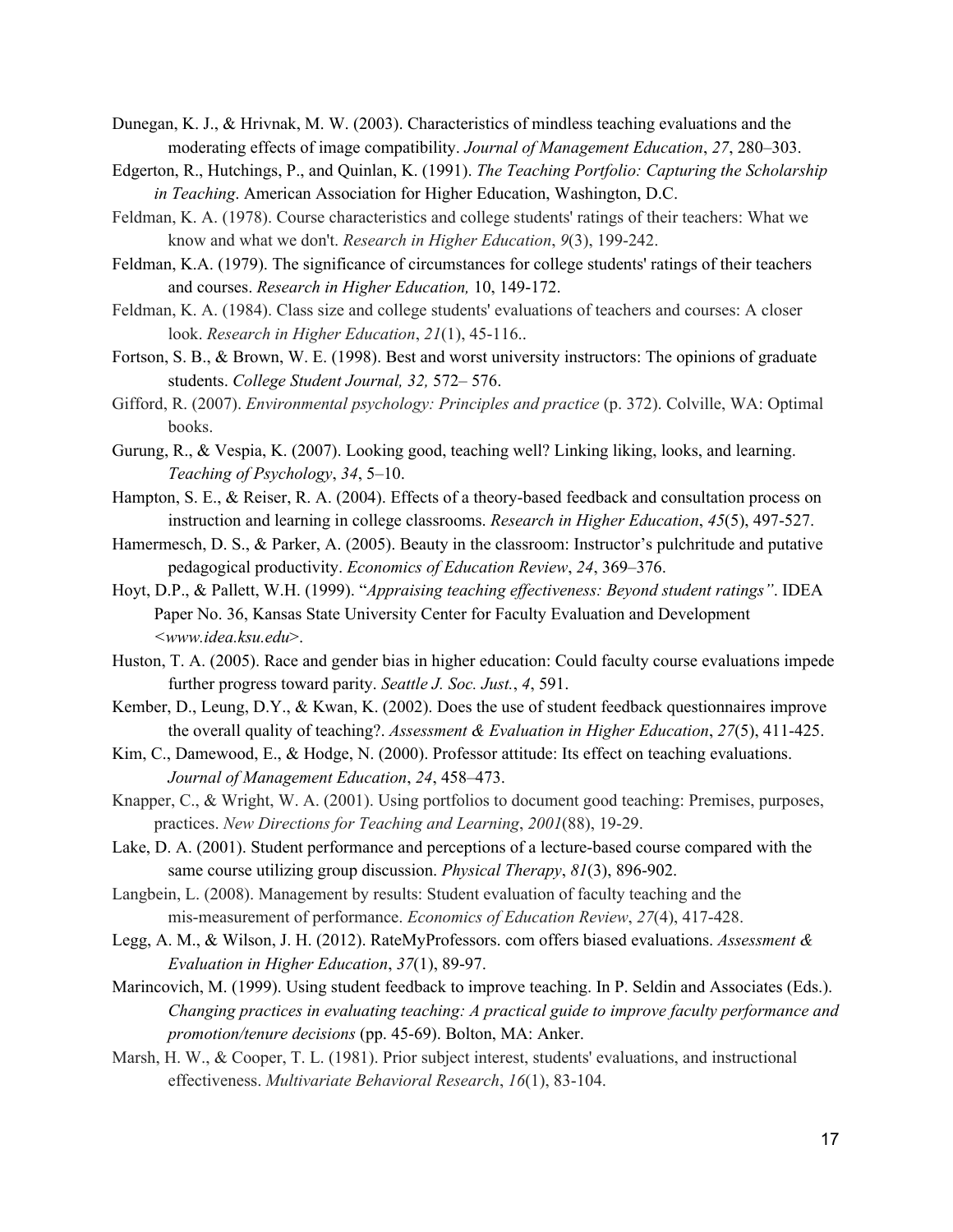- Marsh, H.W., and Dunkin, M. (1992). Students' evaluations of university teaching: A multidimensional perspective. In J.C. Smart (Ed.), *Higher Education: Handbook of Theory and Research* (Vol. 8 pp. 143-233) New York: Agathon.
- Marsh, H.W., & Roche, L.A. (1997). Making students' evaluations of teaching effectiveness effective: The critical issues of validity, bias, and utility. *American Psychologist*, *52*(11), 1187.
- McCullough, B. D., & Radson, D. (2011). Analysing student evaluations of teaching: Comparing means and proportions. *Evaluation & Research in Education*, *24*(3), 183-202.
- McKeachie, W.J., (1997). Student ratings: The validity of use. *Am Psychol., 52*(11), 1218–1225.
- McPherson, M. A., & Jewell, R. T. (2007). Leveling the playing field: Should student evaluation scores be adjusted? *Social Science Quarterly, 88,* 868– 881.
- Monks, J. & Schmidt, R. (2010). *The impact of class size and number of students on outcomes in higher education* [Electronic version]*.* Retrieved [9/29/2016], from Cornell University, School of Industrial and Labor Relations site: http://digitalcommons.ilr.cornell.edu/workingpapers/114/
- Mues, F., & Sorcinelli, M. D. (2000). Preparing a teaching portfolio. *Amherst Mass.: University of Massachusetts, The Centre for Teaching*.
- Murray, J. P. (1997). *Successful Faculty Development and Evaluation: The Complete Teaching Portfolio. ASHE-ERIC Higher Education Report No. 8, 1995*. ERIC Clearinghouse on Higher Education, Graduate School of Education and Human Development, George Washington University, One Dupont Circle, Suite 630, Washington, DC 10036-1183.
- Nasser, F., & Fresko, B. (2002). Faculty views of student evaluation of college teaching. *Assessment & Evaluation in Higher Education*, *27*(2), 187-198.
- National Research Council. (2003). *Evaluating and improving undergraduate teaching in Science, Technology, Engineering, and Mathematics*. Washington, DC: National Academies Press.
- Ogier, J. (2005). Evaluating the effect of a lecturer's language background on a student rating of teaching form. *Assessment & Evaluation in Higher Education, 30,* 477–488.
- O'Neil, C., & Wright, A. (1995). *Recording teaching accomplishment: A Dalhousie guide to the teaching dossier*. Halifax, Canada: Office of Instructional Development and Technology, Dalhousie University.
- Ory, J. C. (2001). Faculty thoughts and concerns about student ratings. *New directions for teaching and learning*, *2001*(87), 3-15.
- Reid, L. D. (2010). The role of perceived race and gender in the evaluation of college teaching on RateMyProfessors. Com. *Journal of Diversity in Higher Education*, *3*(3), 137.
- Riniolo, T. C., Johnson, K. C., Sherman, T. R., & Misso, J. A. (2006). Hot or not: Do professors perceived as physically attractive receive higher student evaluations? *Journal of General Psychology*, *133*, 19–35.
- Root, L.S. (1987). Faculty Evaluation: Reliability of Peer Assessments of Research, Teaching, and Service. *Research in Higher Education, 26*, 71–84.
- Schmelkin, L. P., Spencer, K. J., & Gellman, E. S. (1997). Faculty perspectives on course and teacher evaluations. *Research in Higher Education*, *38*(5), 575-592.
- Schueler, G. F. (1988). The evaluation of teaching in philosophy. *Teaching Philosophy*, *11*(4), 345-348.
- Scriven, Michael (1995). Student ratings offer useful input to teacher evaluations. *Practical Assessment, Research & Evaluation*, 4(7).
- Seldin, P., Miller, J.E., & Seldin, C.A. (2010). The teaching portfolio: A practical guide to improved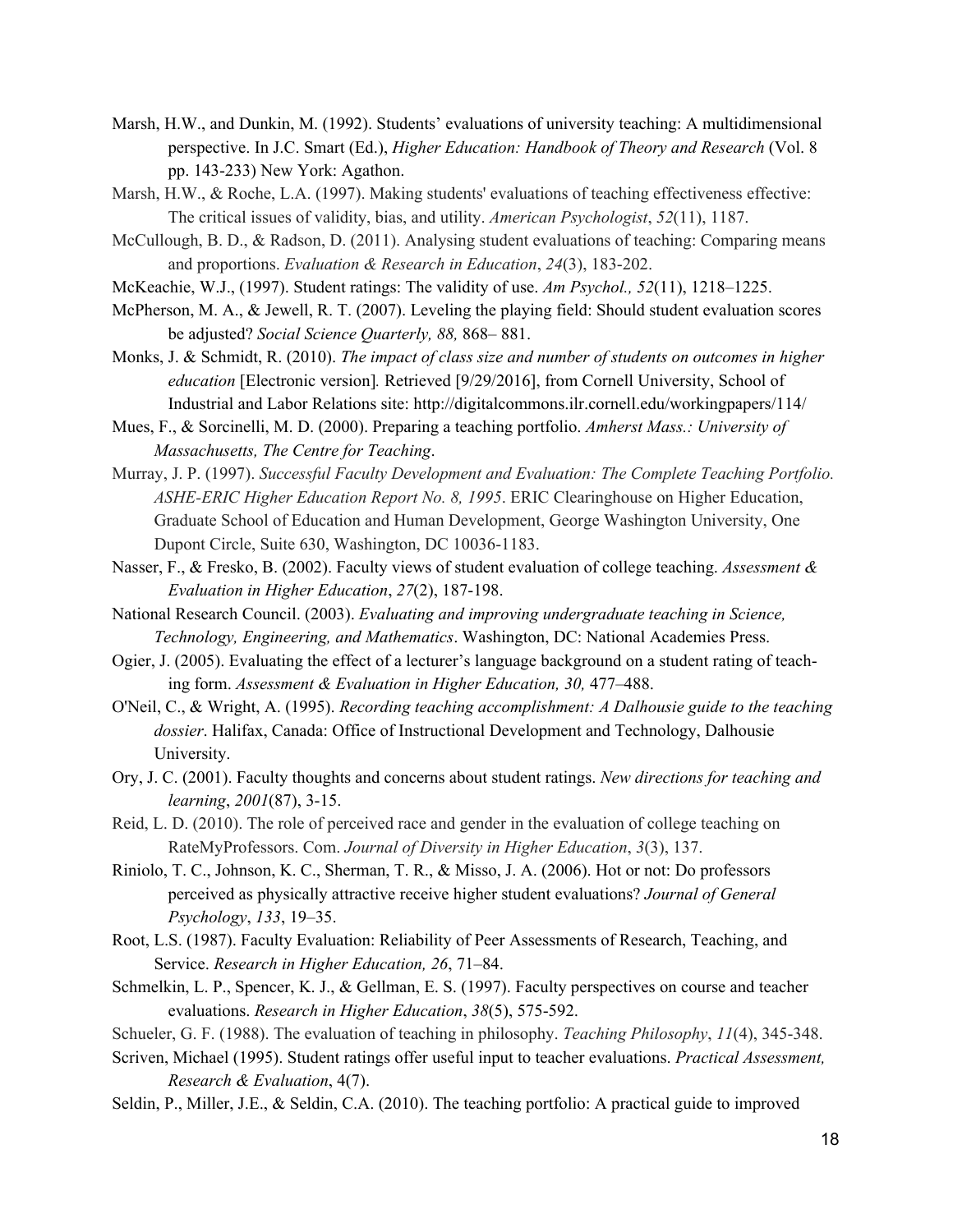performance and promotion/tenure decisions (4th Ed.). San Francisco, CA: Jossey-Bass.

- Seldin, P. (1993). *Successful Use of Teaching Portfolios*. Anker Publishing Co.
- Short, H., Boyle, R., Braithwaite, R., Brookes, M., Mustard, J., & Saundage, D. (2008, July). A comparison of student evaluation of teaching with student performance. In *OZCOTS 2008: Proceedings of the 6th Australian Conference on Teaching Statistics* (pp. 1-10). OZCOTS.
- Smith, B. P. (2007). Student ratings of teacher effectiveness: An analysis of end-of-course faculty evaluations. *College Student Journal, 41,* 788– 800.
- Smith, G., & Anderson, K. J. (2005). Students' ratings of professors: The teaching style contingency for Latino/a professors. *Journal of Latinos and Education, 4,* 115–136.
- Spooren, P., Brock, B., & Mortelmans, D. (2013). On the validity of student evaluation of teaching the state of the art. *Review of Educational Research*, *83*(4), 598-642.
- Storage, D., Horne, Z., Cimpian, A., & Leslie, S. J. (2016). The Frequency of "Brilliant" and "Genius" in Teaching Evaluations Predicts the Representation of Women and African Americans across Fields. *PloS one*, *11*(3), e0150194.
- Subtirelu, N. C. (2015). "She does have an accent but…": Race and language ideology in students' evaluations of mathematics instructors on RateMyProfessors.com. *Language in Society*, *44*(01), 35-62.
- Ottoboni, K., Boring, A., & Stark, P. (2016). Student evaluations of teaching (mostly) do not measure teaching effectiveness. *ScienceOpen Research*.
- Theall, M., & Franklin, J. (Eds.). (1990). *Student ratings of instruction: Issues for improving practice* (No. 43). Jossey-Bass Inc Pub.
- Tom, G., Tong, S. T., & Hesse, C. (2010). Thick slice and thin slice teaching evaluations. *Social Psychology of Education*, *13*, 129–136.
- Uttl, B., White, C. A., & Morin, A. (2013). The numbers tell it all: students don't like numbers!. *PloS one*, *8*(12), e83443.
- Uttl, B., White, C., & Gonzalez, D. (2016). Meta-analysis of faculty's teaching effectiveness: Student evaluation of teaching ratings and student learning are not related. *Studies in Educational Evaluation*,<http://dx.doi.org/10.1016/j.stueduc.2016.08.007>
- Weimer, M., Parrett, J.L., & Kerns, M. (1988). *How am I teaching?* Madison, WI: Magna Publications.
- Wendorf, C. A., & Alexander, S. (2005). The influence of individual- and class-level fairness-related perceptions on student satisfaction. *Contemporary Educational Psychology*, *30*, 190–206.
- Williams, W. M., & Ceci, S. J. (1997). "How'm I doing?" Problems with student ratings of instructors and courses. *Change: the magazine of higher learning*, *29*(5), 12-23.
- Witt, J., & Burdalski, D. (2003). Regarding the Timing of Student Course/Instructor Evaluations. *Journal of the Academy of Business Education. Proceedings Issue. Available at http://www. abe.villanova.edu/proc2003/witt.pdf*.
- Wolbring, T., & Riordan, P. (2016). How beauty works. Theoretical mechanisms and two empirical applications on students' evaluation of teaching. *Social science research*, *57*, 253-272.
- Worthington, A. C. (2002). The impact of student perceptions and characteristics on teaching evaluations: a case study in finance education. *Assessment & Evaluation in Higher Education*, *27*(1), 49-64.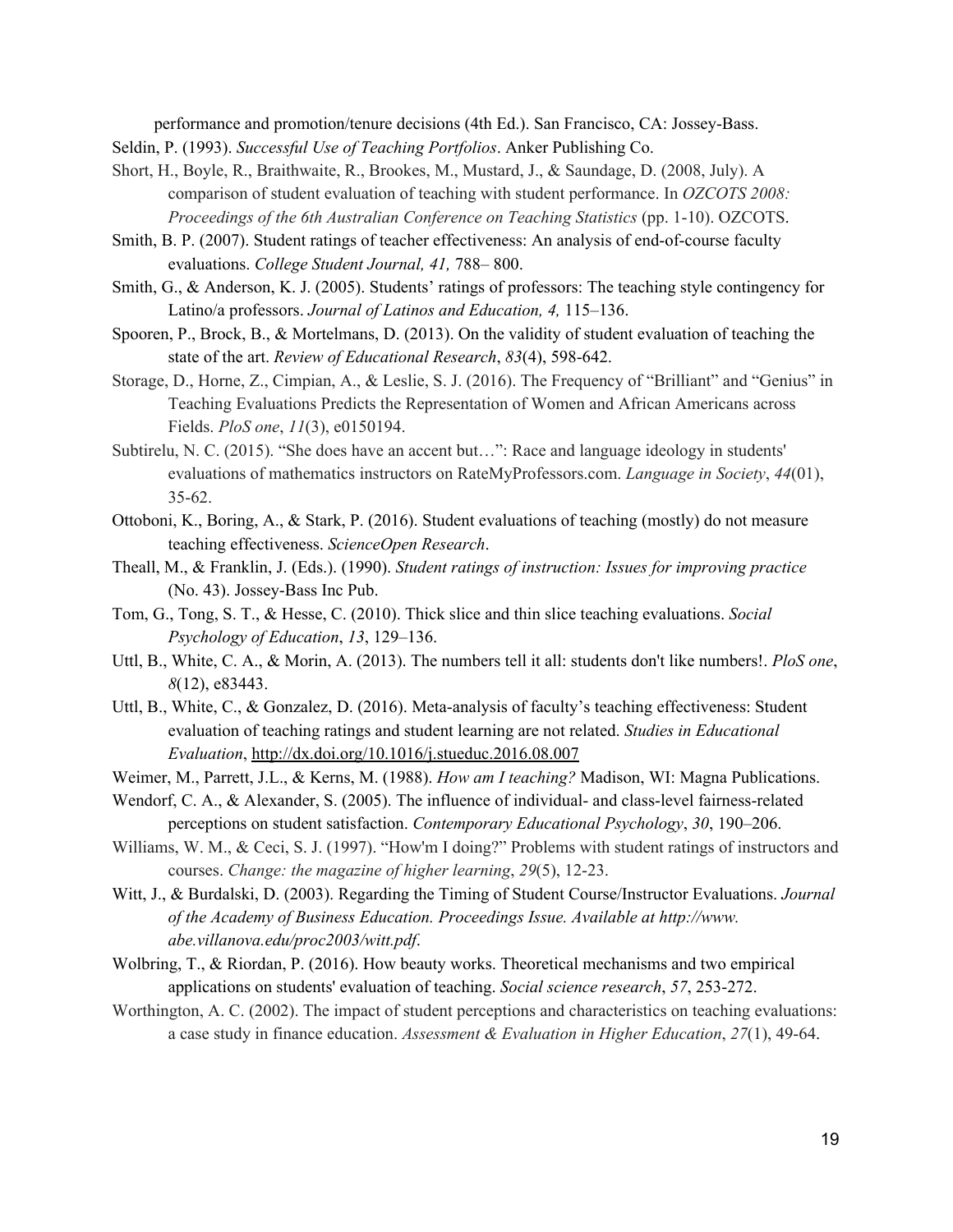## **APPENDIX 2: TEACHING DOSSIER EVALUATION FORM**

*Adapted from Seldin, 2010*

## *PART I: COMPOSITE EVALUATION*

#### *Teaching Dossier Component- Suggested Focus in Examining Materials*

#### *Course Design*

- Are materials and course content appropriate for the course level?
- Do they represent the best work in the field?
- Are they appropriately challenging?
- What level of performance do the students achieve?
- Do course requirements appropriately address critical thinking development? Writing skill development?
- Are the teaching materials consistent with the course's expected contribution to the department curriculum?

## *Teaching Methodologies*

- How do this faculty member's student ratings compare with others teaching similar courses?
- What trends are apparent across courses?
- What are this faculty member's teaching strengths? Weaknesses?
- Is there evidence of teaching improvement over time?
- Is there evidence of meaningful curricular development?
- Does the faculty member engage in team teaching? Interdisciplinary teaching?

## *Content Knowledge*

- Are the teaching materials current?
- Is the best work in the field represented?
- Is the faculty member sought out as a resource in the discipline area by peers or students?
- Does he or she seek opportunities to learn more about the subject?
- Is there evidence that the professor uses expertise in settings outside the department?
- Does the faculty member actively involve students in scholarship?

## *Student Learning*

- Is the grading philosophy appropriate for the courses taught?
- How suitable is the professor's grade distribution?
- Is there evidence of real cognitive or affective student learning?
- Are the professor's comments on student work appropriate? Thorough? Motivating?
- Is there evidence of assistance provided by the professor to students who are preparing publications or conference presentations?
- Do student essays, creative work, or fieldwork reports indicate deep, reflective thinking and